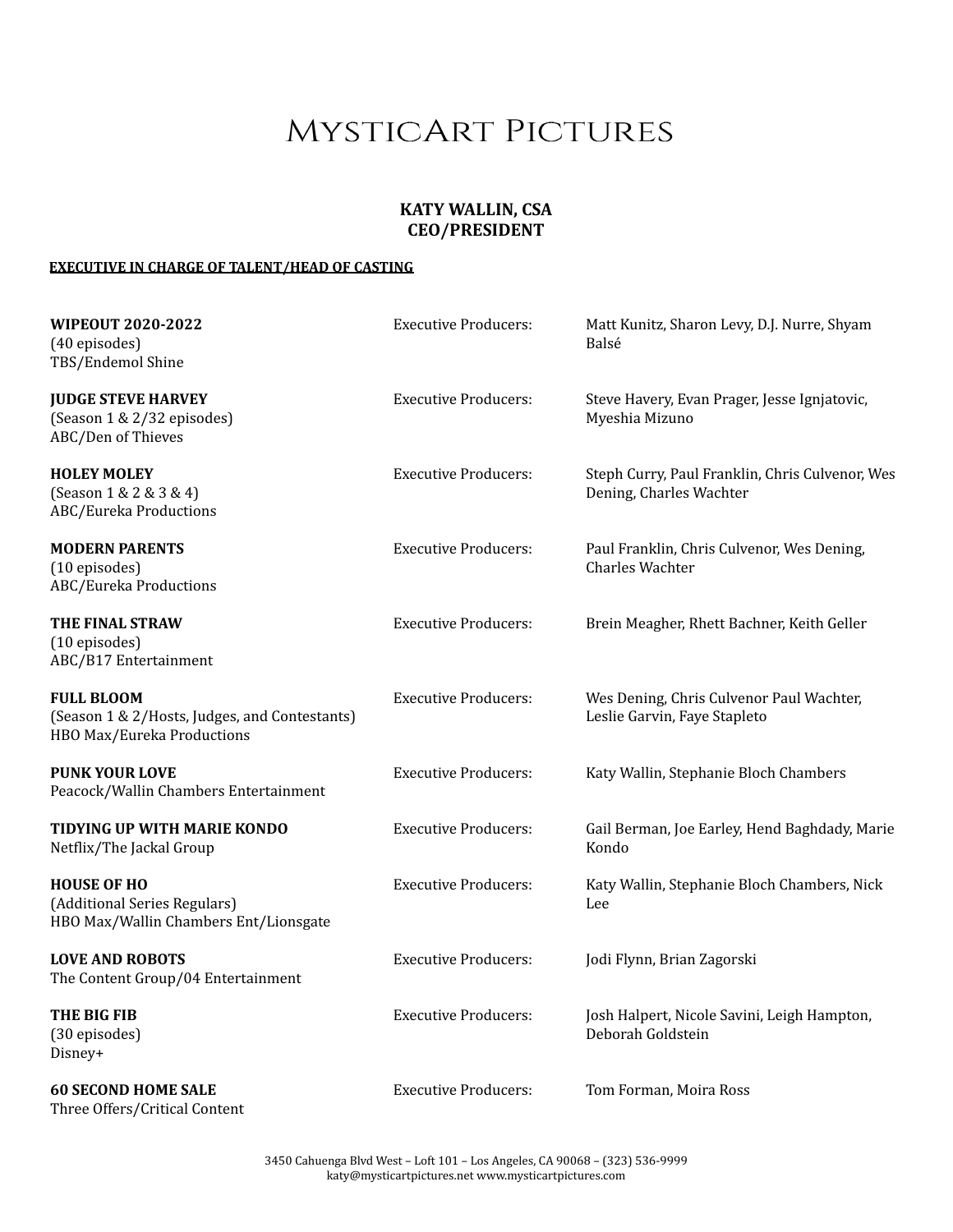| <b>SEED TO TABLE</b><br>Apple TV+/Eureka Productions                                                  | <b>Executive Producers:</b> | Paul Franklin, Chris Culvenor, Wes Dening                             |
|-------------------------------------------------------------------------------------------------------|-----------------------------|-----------------------------------------------------------------------|
| <b>NEW HOME MAKEOVER SHOW</b><br>Amazon/Boardwalk Pictures                                            | <b>Executive Producer:</b>  | Jonny Hausfater                                                       |
| <b>DISCOVER YOU</b><br>Fox Alternative Studios/Ugly Brother Studios                                   | <b>Executive Producers:</b> | Tim Duffy, Mike Duffy                                                 |
| <b>WIPEOUT</b><br>(Pilot, Season 1 & 2 & 3 & 4 & 5 & 6 & 7)<br>ABC/Endemol Shine                      | <b>Executive Producer:</b>  | Matt Kunitz                                                           |
| <b>POOCH PERFECT</b><br>(Hosts, Judges, and Contestants)<br>ABC/7Beyond                               | <b>Executive Producer:</b>  | Elan Gale                                                             |
| DON'T<br>ABC/Banijay Group                                                                            | <b>Executive Producers:</b> | Ryan Reynolds, David Goldberg, Caroline<br>Baumgard, David Hurwitz    |
| <b>TOP ELF</b><br>(Season 1 & 2)<br>Nickelodeon/All3Media America                                     | <b>Executive Producers:</b> | Mike Duffy, Tim Duffy, Jimmy Fox, Bob<br>Schermerhorn, Lisa Fletcher  |
| <b>REARVIEW ROMANCE</b><br><b>Fox Alternative Studios</b>                                             | <b>Executive Producer:</b>  | Leela Pon                                                             |
| <b>EXTREME MAKEOVER: HOME EDITION</b><br>(Host and Designer Team)<br>HGTV/Endemol Shine North America | <b>Executive Producers:</b> | Sharon Levy, DJ Nurre, Michael Heyerman,<br>Brady Connell,            |
| <b>FLOOR IS LAVA</b><br>Netflix/Haymaker/Vulcan Industries                                            | <b>Executive Producers:</b> | Kevin Whrenberg, Irad Eyal, Anthony Carbone                           |
| <b>DANCING DOG SHOW</b><br>ABC/72 Steps/Content Group                                                 | <b>Executive Producer:</b>  | <b>Ben Salter</b>                                                     |
| <b>RENOVATION NATION</b><br>(Host, Design Team, and Families)<br>Netflix/ Critical Content            | <b>Executive Producers:</b> | Tom Forman, Jenny Daly, David Metzler, Jon<br>Beyer, George Verschoor |
| <b>CHEER CHAMP</b><br>Fox Studios                                                                     | <b>Executive Producer:</b>  | Leela Pon                                                             |
| <b>THE ONE</b><br><b>Fox Alternative Studios</b>                                                      | <b>Executive Producer:</b>  | Leela Pon                                                             |
| <b>UNLEASHED</b><br>Fremantle Media                                                                   | <b>Executive Producer:</b>  | Fremantle Media                                                       |
| <b>WIFE SWAP</b><br>Paramount Network/Banijay Group                                                   | <b>Executive Producers:</b> | David Goldberg, John Platt                                            |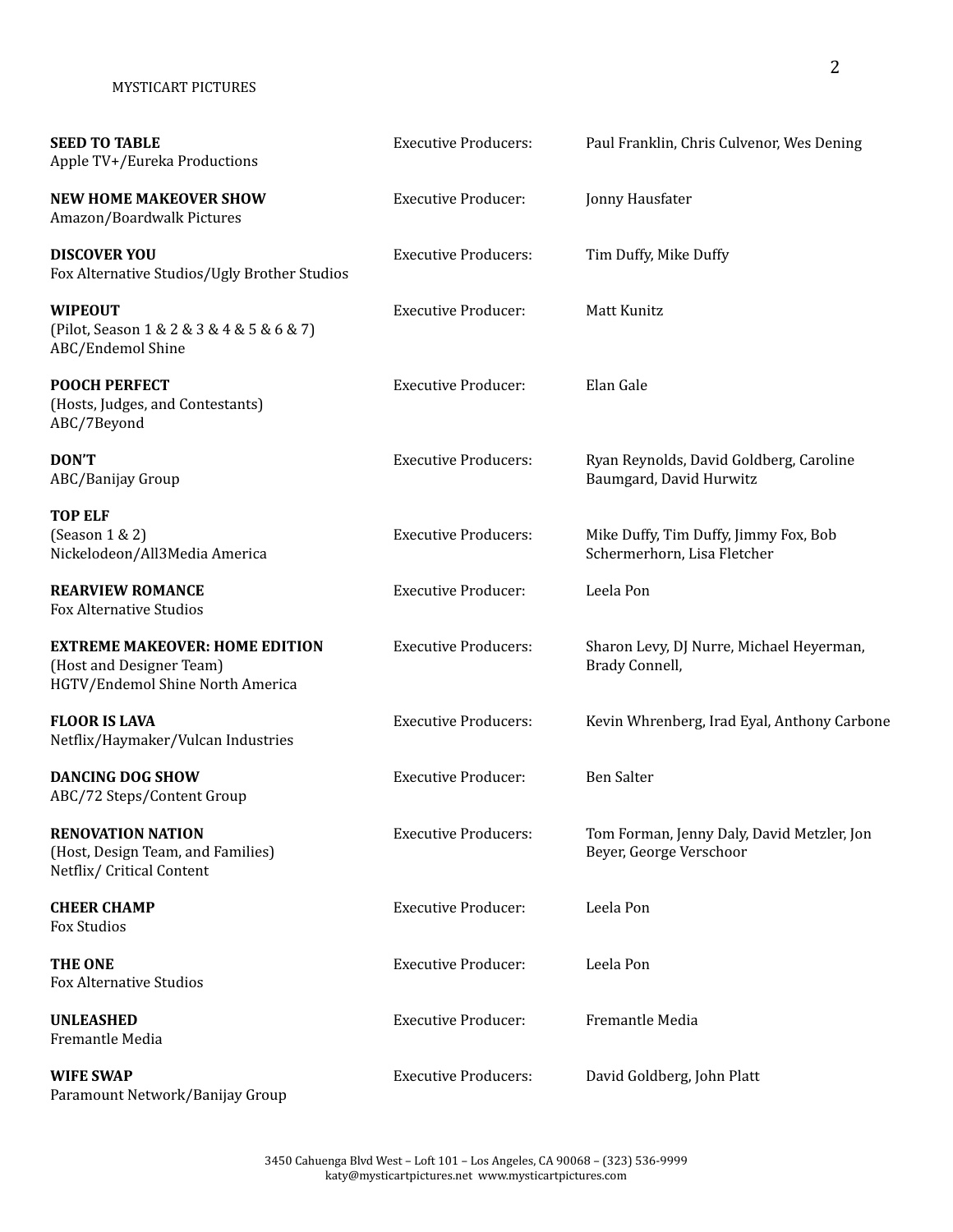Nickelodeon/ITV Studios

| <b>KEVIN HART'S WHAT THE FIT</b><br>(Season 2 & 3)<br>YouTube/Pulse Creative                 | <b>Executive Producers:</b> | Matt Kunitz, Pip Wells                                          |
|----------------------------------------------------------------------------------------------|-----------------------------|-----------------------------------------------------------------|
| <b>GIRLS SOCCER PROJECT</b><br>Hello Sunshine                                                | <b>Executive Producers:</b> | Hello Sunshine                                                  |
| <b>MAGIC MOMENT</b><br>ABC/10FOLD                                                            | <b>Executive Producers:</b> | Craig Armstrong, Rick Ringbakk                                  |
| <b>SLICE OF LIFE</b><br>Global Streaming Co./Rock Paper Scissors                             | <b>Executive Producers:</b> | Angus Wall, Scott Weintrob                                      |
| <b>DOUBLE DARE</b><br>(Season 1 & 2)<br>Nickelodeon/FremantleMedia                           | <b>Executive Producers:</b> | Peter Herschko, Josh Silberman                                  |
| <b>CHILD SUPPORT</b><br>(Season 2 - Additional Casting)<br>ABC/Banijay Group                 | <b>Executive Producers:</b> | Caroline Baumgard, Jeff Krask                                   |
| DR. 90210<br>E!/eOne                                                                         | <b>Executive Producers</b>  | Mark Herwick, Lori Gordon                                       |
| THE GONG SHOW<br>(Season $1 \& 2$ )<br>ABC/Sony Television/Electric Avenue/Den of<br>Thieves | <b>Executive Producers:</b> | Will Arnett, Evan Prager, Jesse Ignjatovic, Peter<br>Principato |
| NATE AND JEREMIAH BY DESIGN<br>(Season 2)<br>TLC/Asylum Entertainment                        | <b>Executive Producers:</b> | Steve Michaels, Jonathan Koch, Michael Hauser                   |
| THE TOY BOX<br>(Season 1 & 2; Inventors & Kid Judges)<br>ABC/Hudsun Media                    | <b>Executive Producers:</b> | Michael Rourke, Susan House                                     |
| THE PRICE IS RIGHT<br><b>National Search For New Models</b><br>CBS/FremantleMedia            | <b>Executive Producers:</b> | Mike Richards, Evelyn Warfel                                    |
| A LITTLE HELP WITH CAROL BURNETT<br>Netflix/Dick Clark Productions                           | <b>Executive Producers:</b> | Mark Bracco, Izzie Ashcroft                                     |
| THIS IS LIFE LIVE<br>TLC/Fly on the Wall Entertainment                                       | <b>Executive Producers:</b> | Allison Grodner, Rich Meehan                                    |
| <b>CELEBRITY WIFE SWAP</b><br>(Season 4 - 13 Episodes)<br>ABC/Zodiak USA                     | <b>Executive Producer:</b>  | <b>Bruce Toms</b>                                               |
| <b>KEEP IT SPOTLESS</b><br>(20 Episodes)                                                     | <b>Executive Producers:</b> | Simon Thomas, Jason Carey, Shye Sutherland                      |

3450 Cahuenga Blvd West – Loft 101 – Los Angeles, CA 90068 – (323) 536-9999 katy@mysticartpictures.net www.mysticartpictures.com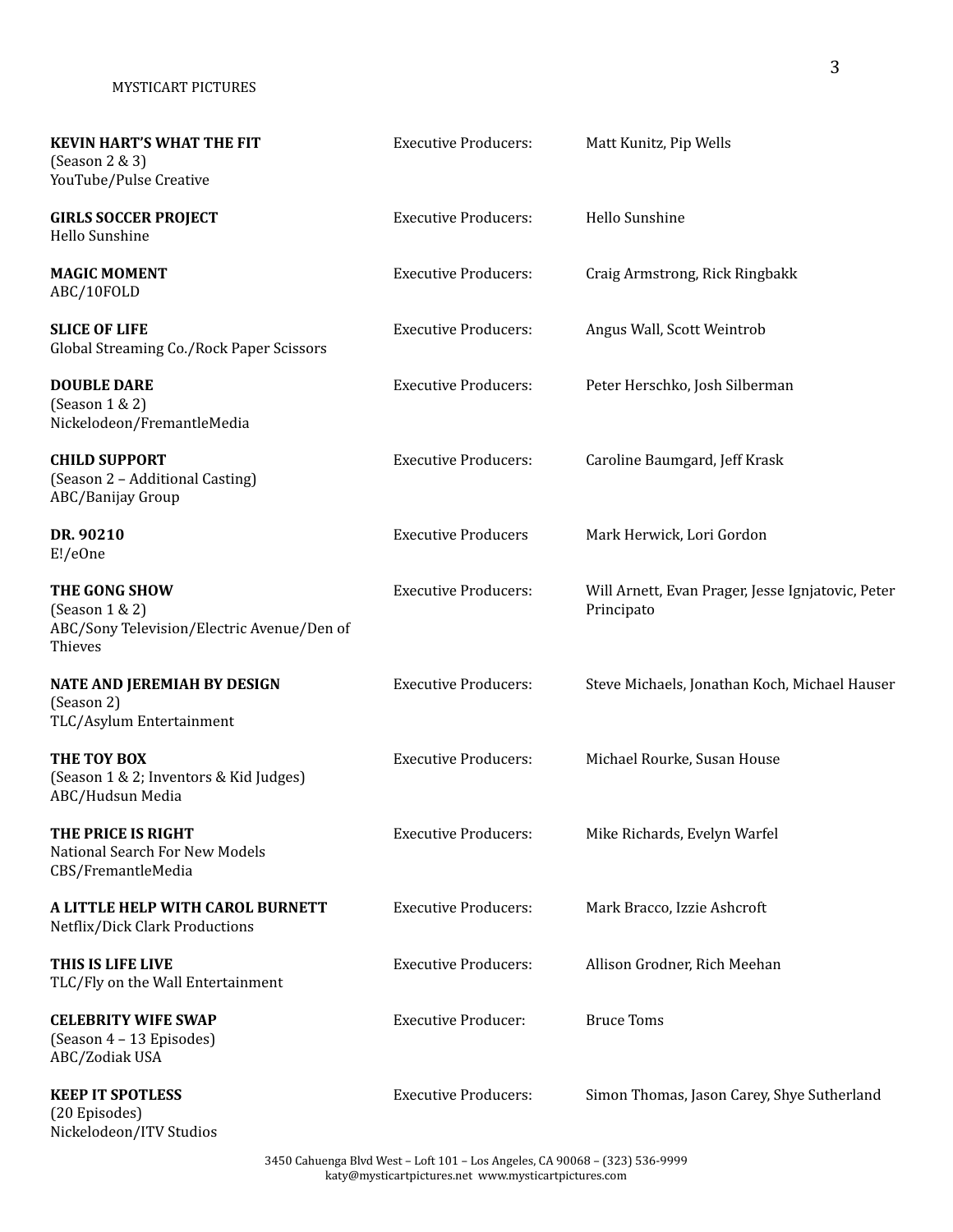| <b>WILD SOCIETY</b><br>Lionsgate/Wallin Chambers Entertainment                                                          | <b>Executive Producers:</b> | Katy Wallin, Stephanie Bloch Chambers                                                                         |
|-------------------------------------------------------------------------------------------------------------------------|-----------------------------|---------------------------------------------------------------------------------------------------------------|
| <b>SHOWTIME AT THE APOLLO</b><br>(Talent Consultants - Variety Acts)<br>FOX/Roush-Wagner Company                        | <b>Executive Producers:</b> | Jim Roush, Chris Wagner, Reginald Hudlin,<br>James McKinlay, Don Weiner, Jonelle Procope,<br>Michael Antinoro |
| <b>SQUAD WARS</b><br>(10 Episodes; Celebrity Booking)<br>YouTube/BuzzFeed                                               | <b>Executive Producers:</b> | Shye Sutherland, Matthew Henick                                                                               |
| <b>PARADISE RUN</b><br>(Season 1 & 2 & 3 - 70 Episodes)<br>Nickelodeon/Stone & Company Entertainment                    | <b>Executive Producers:</b> | Scott Stone, Marcus Fox                                                                                       |
| <b>THE NOISE</b><br>(40 Episodes)<br>Universal Kids/FremantleMedia                                                      | <b>Executive Producer:</b>  | Michael Dietz                                                                                                 |
| <b>BEAT THE CLOCK</b><br>(40 Episodes)<br>Universal Kids/FremantleMedia                                                 | <b>Executive Producers:</b> | Noah Bonnett                                                                                                  |
| <b>SNAP DECISION</b><br>(40 Episodes)<br>GSN/The Tornante Company/Sinclair Original<br>Programming/Entertain the Brutes | <b>Executive Producers:</b> | Steve Eddy, Scott St. John                                                                                    |
| THE LIE DETECTIVE<br>Lifetime/Sara Rea Productions                                                                      | <b>Executive Producers:</b> | Sara Rea, Fiona O'Sullivan                                                                                    |
| THE ULTIMATE RELATIONSHIP TEST<br>(8 Episodes)<br>OXYGEN/A. Smith & Co                                                  | <b>Executive Producers:</b> | Arthur Smith, Kent Weed                                                                                       |
| <b>SINGLE AGAIN</b><br>WEtv/TwoFour America                                                                             | <b>Executive Producers:</b> | <b>TwoFour America</b>                                                                                        |
| <b>WHAT'S YOUR STATUS?</b><br>USA/A. Smith & Co                                                                         | <b>Executive Producers:</b> | Arthur Smith, Kent Weed                                                                                       |
| <b>CRIME DOCUMENTARY SERIES</b><br>OXYGEN/A. Smith & Co Productions                                                     | <b>Executive Producers:</b> | A. Smith & Co Productions                                                                                     |
| <b>STOVE TOTS</b><br>(13 Episodes)<br>FYI/Collins Avenue Entertainment                                                  | <b>Executive Producers:</b> | Jeff Collins, Bryan Stinson                                                                                   |
| PROJECT RUNWAY JUNIOR<br>(Season 1 & 2)<br>Lifetime/Full Picture/The Weinstein<br>Company/Sara Rea Productions          | <b>Executive Producers:</b> | Sara Rea, The Weinstein Company, Full Picture                                                                 |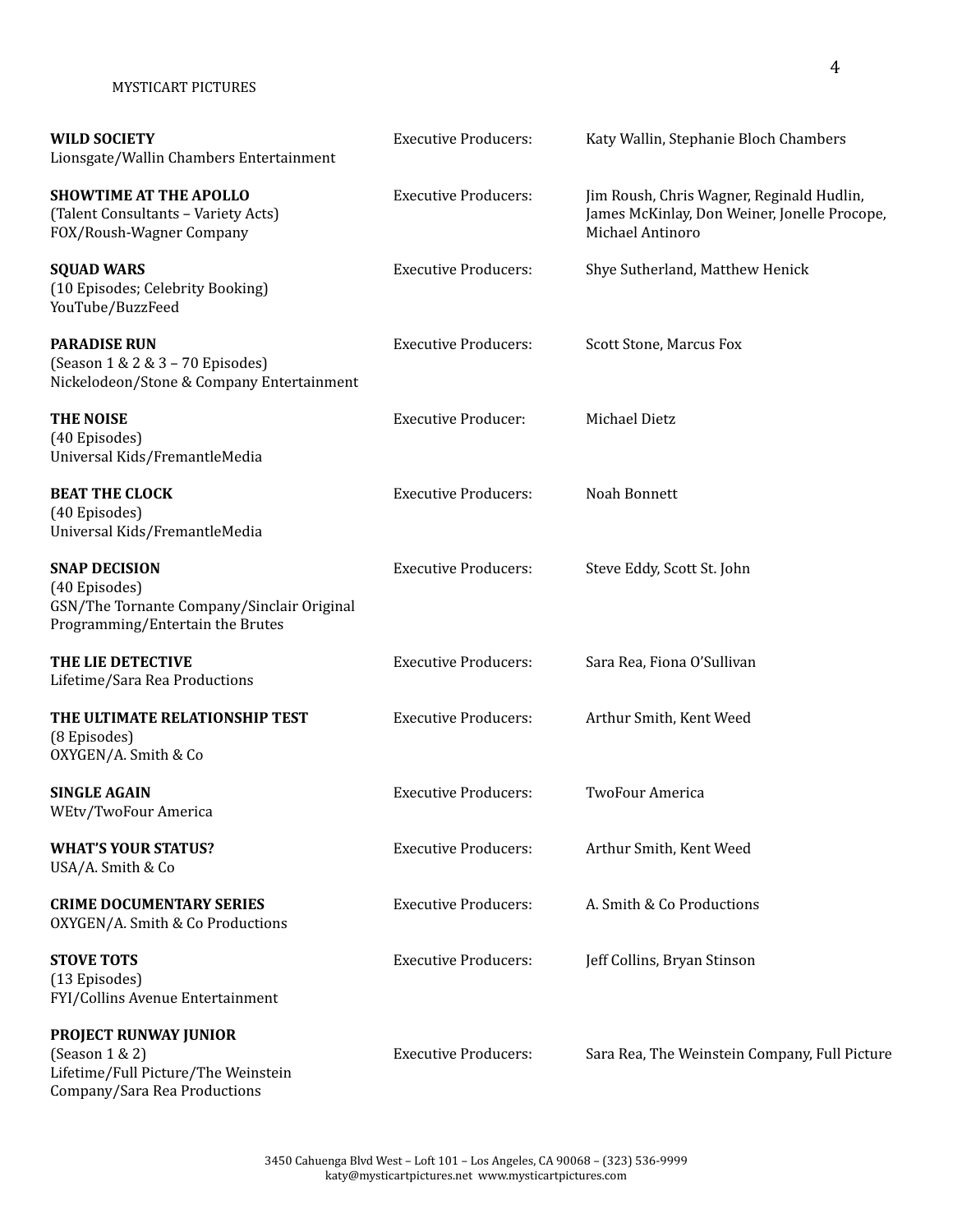| <b>DANCE MOMS</b><br>(Season 6; Discovered Mini Team)<br>Lifetime/Collins Avenue Entertainment                  | <b>Executive Producer:</b>  | Bryan Stinson                                          |
|-----------------------------------------------------------------------------------------------------------------|-----------------------------|--------------------------------------------------------|
| THIS TIME NEXT YEAR<br>(Presentation & 8 Episodes)<br>Lifetime/TwoFour America                                  | <b>Executive Producer:</b>  | Marcie Hume                                            |
| <b>GIRLFRIEND INTERVENTION</b><br>(Series, 8 Episodes)<br>Lifetime/World of Wonder                              | <b>Executive Producers:</b> | Randy Barbato, Fenton Bailey, Marilyn Wilson           |
| <b>COOK IT YOURSELF</b><br>(Celebrity & Friend/Family Groups)<br>Wallin Chambers Entertainment                  | <b>Executive Producers:</b> | Katy Wallin, Stephanie Bloch Chambers                  |
| THE ULTIMATE EXPEDITION<br>(10 Episodes; Celebrity Booking)<br>YouTube/Rabbit Films                             | <b>Executive Producers:</b> | Jukka Hilden, Olli Suominen, John Gray, Fred<br>Pichel |
| <b>FAMILY SPIRIT</b><br>OWN/Wallin Chambers Entertainment                                                       | <b>Executive Producers:</b> | Katy Wallin, Stephanie Bloch Chambers                  |
| <b>ELLEN'S DESIGN CHALLENGE</b><br>(Season 1 & 2 - Carpenters & Contestants)<br>HGTV/A. Smith & Co/Telepictures | <b>Executive Producers:</b> | Ellen DeGeneres, Arthur Smith, Kent Weed               |
| THAT AWKWARD GAME SHOW<br>(20 Episodes)<br>Spike/A. Smith & Co                                                  | <b>Executive Producers:</b> | Arthur Smith, Kent Weed, Peter Herschko                |
| <b>TEEN ENTOURAGE</b><br>Lifetime/MysticArt Pictures/Sara Rea<br>Productions<br>*Created & Executive Produced   | <b>Executive Producers:</b> | Katy Wallin, Sara Rea                                  |
| <b>MY PARTNER KNOWS BEST</b><br>Lifetime/Propagate Content                                                      | <b>Executive Producers:</b> | Kevin Healey, Vincent Rubino                           |
| THE GENERATION GAP<br>Lifetime/Sara Rea Productions                                                             | <b>Executive Producer:</b>  | Sara Rea                                               |
| <b>WIFE &amp; WIFEY</b><br>BET/Collins Avenue                                                                   | <b>Executive Producers:</b> | Jeff Collins, Michael Hammond                          |
| <b>TEENAGE NEWLYWEDS</b><br>(Sizzle to 8 Episodes)<br>FYI/A. Smith & Co                                         | <b>Executive Producers:</b> | Arthur Smith, Kent Weed                                |
| <b>DEBT INTERVENTION</b><br>CNBC/A. Smith & Co                                                                  | <b>Executive Producers:</b> | Arthur Smith, Kent Weed, Lindsay Kugler                |
| <b>TRADING LIVES</b><br>ABC Family/44 Blue/The Jackal Group                                                     | <b>Executive Producers:</b> | Stephanie Drachkovitch, Eric Levy, Simon<br>Lythgoe    |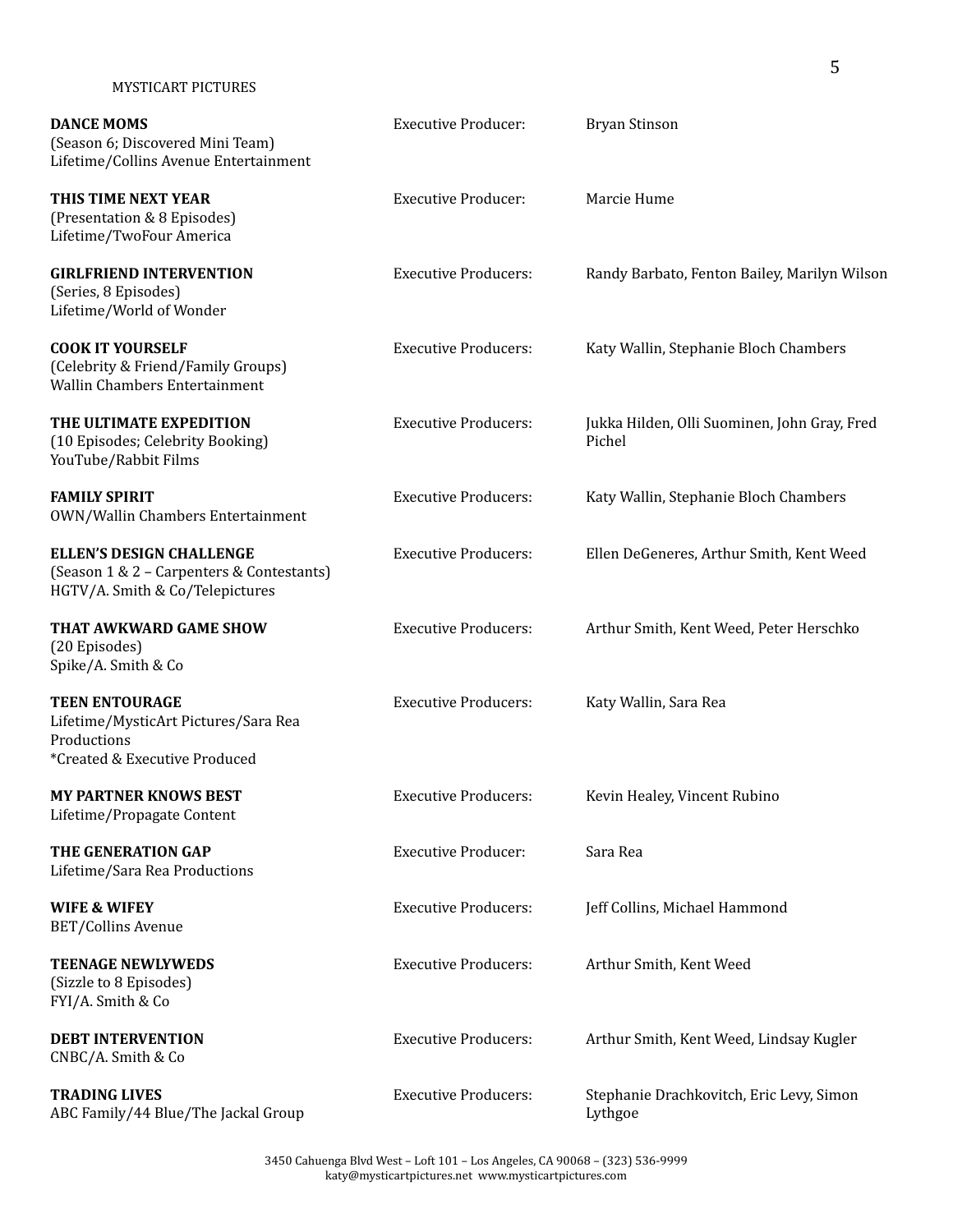| <b>FINDERS KEEPERS</b><br>History/Shed Media                                                         | <b>Executive Producers:</b> | Pam Healey, Dan Snook                                                     |
|------------------------------------------------------------------------------------------------------|-----------------------------|---------------------------------------------------------------------------|
| <b>BASKETBALL MOMS</b><br>WEtv/A. Smith & Co                                                         | <b>Executive Producers:</b> | Arthur Smith, Kent Weed                                                   |
| <b>UNTITLED IMPROV PROJECT</b><br>ABC                                                                | <b>Executive Producer:</b>  | Tom Shelly                                                                |
| <b>HOME GROWN MAKEOVER</b><br>(10 Episodes)<br>FYI/Full Picture/Asylum Entertainment                 | <b>Executive Producers:</b> | Jane Cha, Nina Joseph                                                     |
| <b>FAMILY COOK-OFF</b><br>ABC/Jane Street Entertainment                                              | <b>Executive Producers:</b> | Linda Lea, Donna MacLetchie, Bob Kirsh                                    |
| <b>FAITHFUL LEADER</b><br>CBS/Fly on the Wall Entertainment/Schweet<br>Entertainment                 | <b>Executive Producers:</b> | Allison Grodner, Rich Meehan, Rob Worsoff,<br>Jack Osbourne, Brian Wendel |
| <b>PROJECT RUNWAY: THREADS</b><br>(Sizzle Reel to Series, 8 Episodes)<br>Lifetime/Full Picture       | <b>Executive Producers:</b> | Sara Rea, The Weinstein Company, Full Picture                             |
| <b>UNTITLED FAMILY PROJECT</b><br>NBC/Fly on the Wall Entertainment                                  | <b>Executive Producers:</b> | Allison Grodner, Rich Meehan                                              |
| <b>RELATIVE INSANITY</b><br>(Pilot to Series, 10 Episodes)<br>Lifetime/Fly on the Wall Entertainment | <b>Executive Producers:</b> | Allison Grodner, Rich Meehan                                              |
| <b>SEX SENT ME TO THE ER</b><br>(35 Episodes)<br>TLC/GRB/Great Pacific Media                         | <b>Executive Producer:</b>  | Michael Branton                                                           |
| <b>OUTRAGEOUS BIRTHS: TALES FROM THE CRIB</b><br>(8 Episodes)<br>Discovery Life/GRB                  | <b>Executive Producers:</b> | Michael Branton, Dan Jackson                                              |
| <b>DIAGNOSIS UNKNOWN</b><br>(8 Episodes)<br>Discovery Life/GRB                                       | <b>Executive Producers:</b> | Michael Branton, Dan Jackson                                              |
| <b>DOUBLE TAKE</b><br>VH1/Wilshire Studios                                                           | <b>Executive Producer:</b>  | <b>Scott Satin</b>                                                        |
| PERFECTLY ODD COUPLES<br>Lifetime/JOHLT Productions                                                  | <b>Executive Producers:</b> | Tyler Johnson, Mila Holt                                                  |
| <b>UNCOVERED</b><br>(Pilot)<br>FOX/A. Smith & Co                                                     | <b>Executive Producers:</b> | Arthur Smith, Kent Weed, Brian Veskosky                                   |

**LOVE LIVE** Executive Producer: David Friedman

3450 Cahuenga Blvd West – Loft 101 – Los Angeles, CA 90068 – (323) 536-9999 katy@mysticartpictures.net www.mysticartpictures.com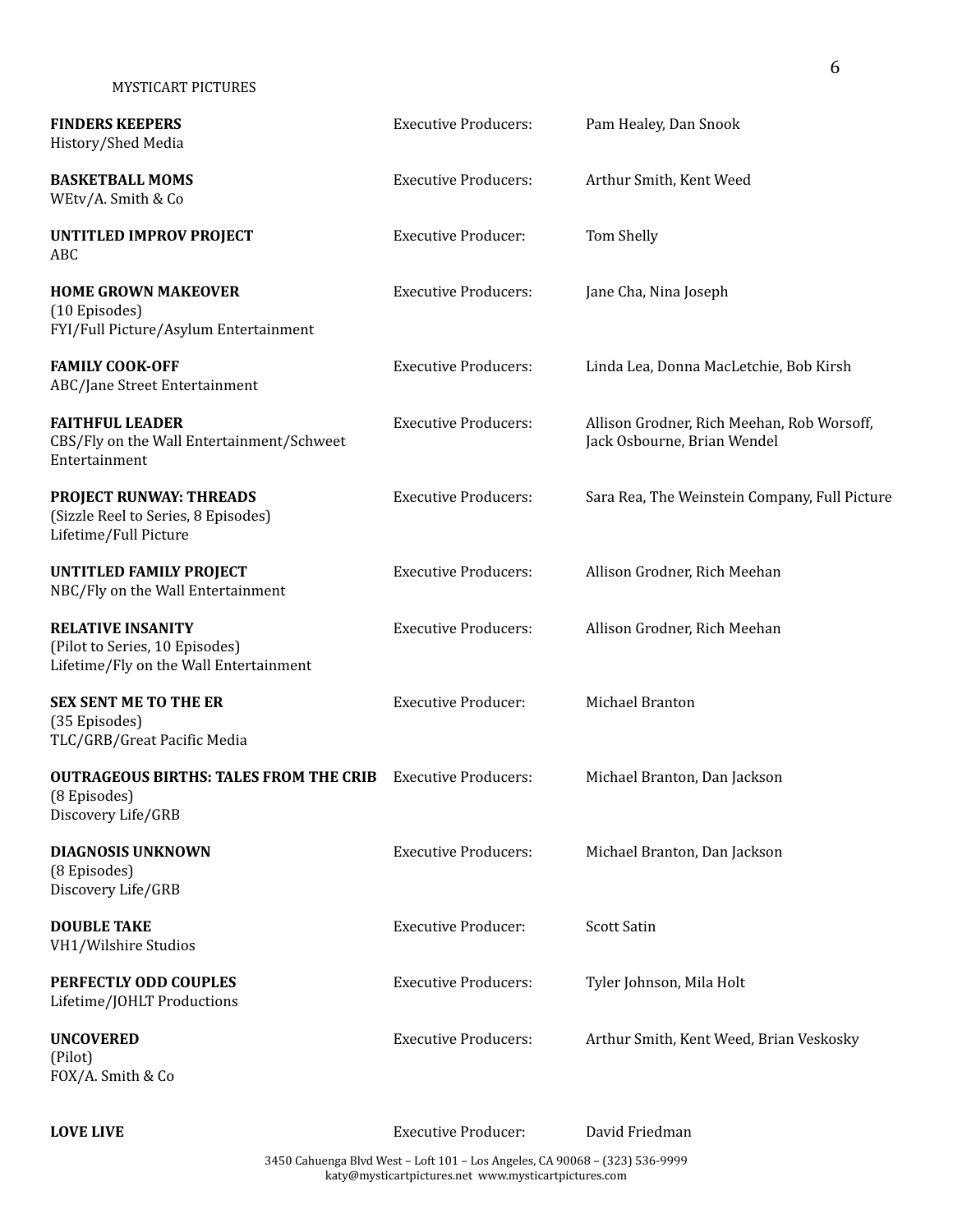MYSTICART PICTURES E!/Wilshire Studios

| <b>EDGE OF EIGHTEEN</b><br>(9 Episodes)<br>Al Jazeera America/Jigsaw Productions | <b>Executive Producers:</b> | Alex Gibney, Dave Snyder                                               |
|----------------------------------------------------------------------------------|-----------------------------|------------------------------------------------------------------------|
| <b>BALLROOM'S BEST</b><br>Lifetime/FOX Television Studios                        | <b>Executive Producers:</b> | <b>FOX Television Studios</b>                                          |
| THE CHOICE<br>(Series, 6 Episodes)<br>FOX/A. Smith & Co                          | <b>Executive Producers:</b> | Arthur Smith, Kent Weed, Scott St. John                                |
| <b>MILLION DOLLAR MONEY DROP</b><br>(Pilot and Series)<br>FOX/Endemol USA        | <b>Executive Producer:</b>  | Jeff Apploff                                                           |
| <b>CELEBRITY NAME GAME</b><br>(Pilot)<br>CBS/Magical Jade Productions            | <b>Executive Producers:</b> | Courtney Cox, David Arquette, Scott St. John                           |
| 101 WAYS TO LEAVE A GAME SHOW<br>(Pilot and Series)<br>ABC/Endemol USA           | <b>Executive Producer:</b>  | Matt Kunitz                                                            |
| <b>AMERICA'S CUTEST KIDS</b><br>NBC/FremantleMedia                               | <b>Executive Producer:</b>  | Matt Kunitz                                                            |
| <b>MEGA MOMS</b><br>Lifetime/THE Company, MysticArt Pictures                     | <b>Executive Producers:</b> | Charlie Ebersol, Katy Wallin                                           |
| TOO YOUNG TO MARRY?<br>(Pilot to Series)<br>OXYGEN/A. Smith & Co                 | <b>Executive Producers:</b> | Arthur Smith, Kent Weed                                                |
| THE MOMENT<br>(Pilot and Series, 9 Episodes)<br><b>USA Network/THE Company</b>   | <b>Executive Producers:</b> | Justin Hochberg, Charlie Ebersol                                       |
| THE BIG TIP<br>Food Network/Fly on the Wall Entertainment                        | <b>Executive Producers:</b> | Allison Grodner, Rich Meehan                                           |
| <b>FACE TO FACE</b><br>CMT/ITV Studios                                           | <b>Executive Producers:</b> | Joe Livecchi, Brian Zagorski                                           |
| <b>DIVORCE HOTEL</b><br>FOX/A. Smith & Co                                        | <b>Executive Producers:</b> | Arthur Smith, Kent Weed, Ray Giuliani                                  |
| <b>WELCOME TO THE FAMILY (Created)</b><br>(Pilot)<br>NBC/Reveille                | <b>Executive Producers:</b> | Katy Wallin, Bernie Mac, Greg Johnston,<br>Howard Owens, Steve Greener |
| <b>UNDERCOVER GRIFTERS</b><br>Travel Channel/GRB Entertainment                   | <b>Executive Producers:</b> | Gary Benz, Michael Branton                                             |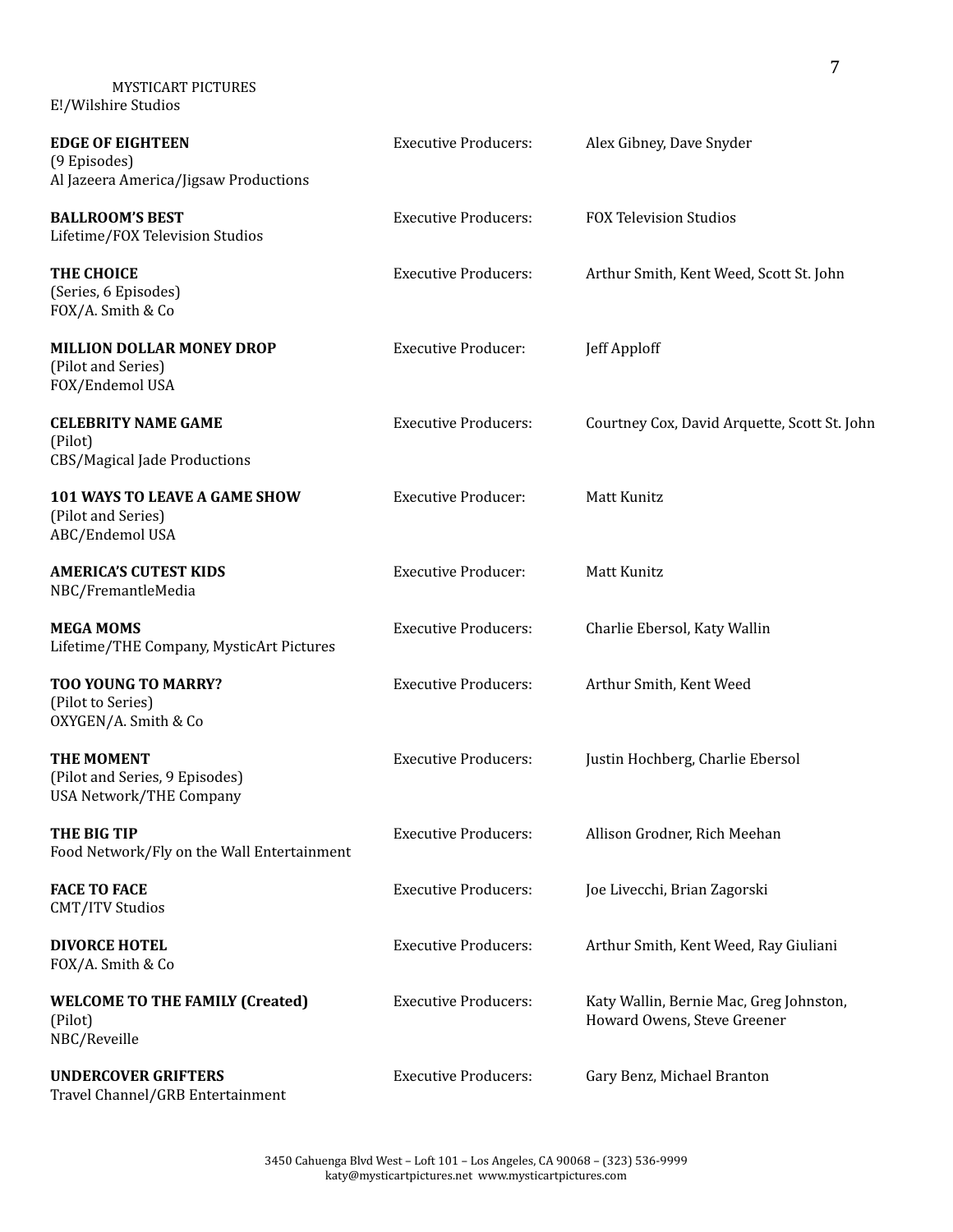| <b>MYSTICART PICTURES</b><br><b>KID TALK</b><br>(Pilot Presentation)<br>Endemol                     | <b>Executive Producers:</b> | Endemol                                 |
|-----------------------------------------------------------------------------------------------------|-----------------------------|-----------------------------------------|
| <b>RESPECT YOUR ELDERS</b><br>(Pilot Presentation)<br>Endemol                                       | <b>Executive Producers:</b> | Endemol                                 |
| <b>LOVE MATCH</b><br>(Pilot Presentation)<br>Endemol                                                | <b>Executive Producers:</b> | Endemol                                 |
| <b>MILLION DOLLAR MARLIN</b><br>Esquire Network/Cream Productions/Watson<br><b>Pond Productions</b> | <b>Executive Producers:</b> | Richard Life, David Brady, Brad Johnson |
| <b>KIDNAPPED BY THE KIDS</b><br>(Series, 10 Episodes)<br><b>OWN/Love Productions</b>                | <b>Executive Producers:</b> | Pete Tartaglia                          |
| <b>LOVE FOR SAIL</b><br>(Pilot to Series)<br>Lifetime/Studio Lambert/Outlaw Films                   | <b>Executive Producers:</b> | Nancy Tellem, Deb Newmyer, Eli Holzman  |
| <b>TAKE IT OUTSIDE</b><br>A&E/A. Smith & Co                                                         | <b>Executive Producers:</b> | Arthur Smith, Kent Weed                 |
| <b>THE MOLE</b><br>(Series)<br>ABC/Stone and Company                                                | <b>Executive Producers:</b> | Scott Stone, Clay Newbill               |
| <b>SHEDDING FOR THE WEDDING</b><br>(Series)<br>CW/25/7 Productions                                  | <b>Executive Producer:</b>  | Dave Broome                             |
| <b>MY MOM IS OBSESSED</b><br>(Series)<br>DISCOVERY/Firecracker Films                                | <b>Executive Producer:</b>  | Mark Soldinger                          |
| <b>MY EMBARRASSING FAMILY</b><br>(Pilot)<br><b>OWN/Zig Zag Productions</b>                          | <b>Executive Producers:</b> | Matt Gould                              |
| <b>MY RIDE RULES</b><br>(Pilot and Series, 26 Episodes)<br>Speed TV/ITV Studios                     | <b>Executive Producers:</b> | Mark Roberts, Lorena David              |
| <b>PERFECT</b><br>TLC/Lionsgate Television/Rogue State<br>Productions                               | <b>Executive Producer:</b>  | Eli Frankel                             |
| <b>FAIRY JOB MOTHER</b><br>(Series)<br>Lifetime/Studio Lambert                                      | <b>Executive Producer:</b>  | Eli Holzman                             |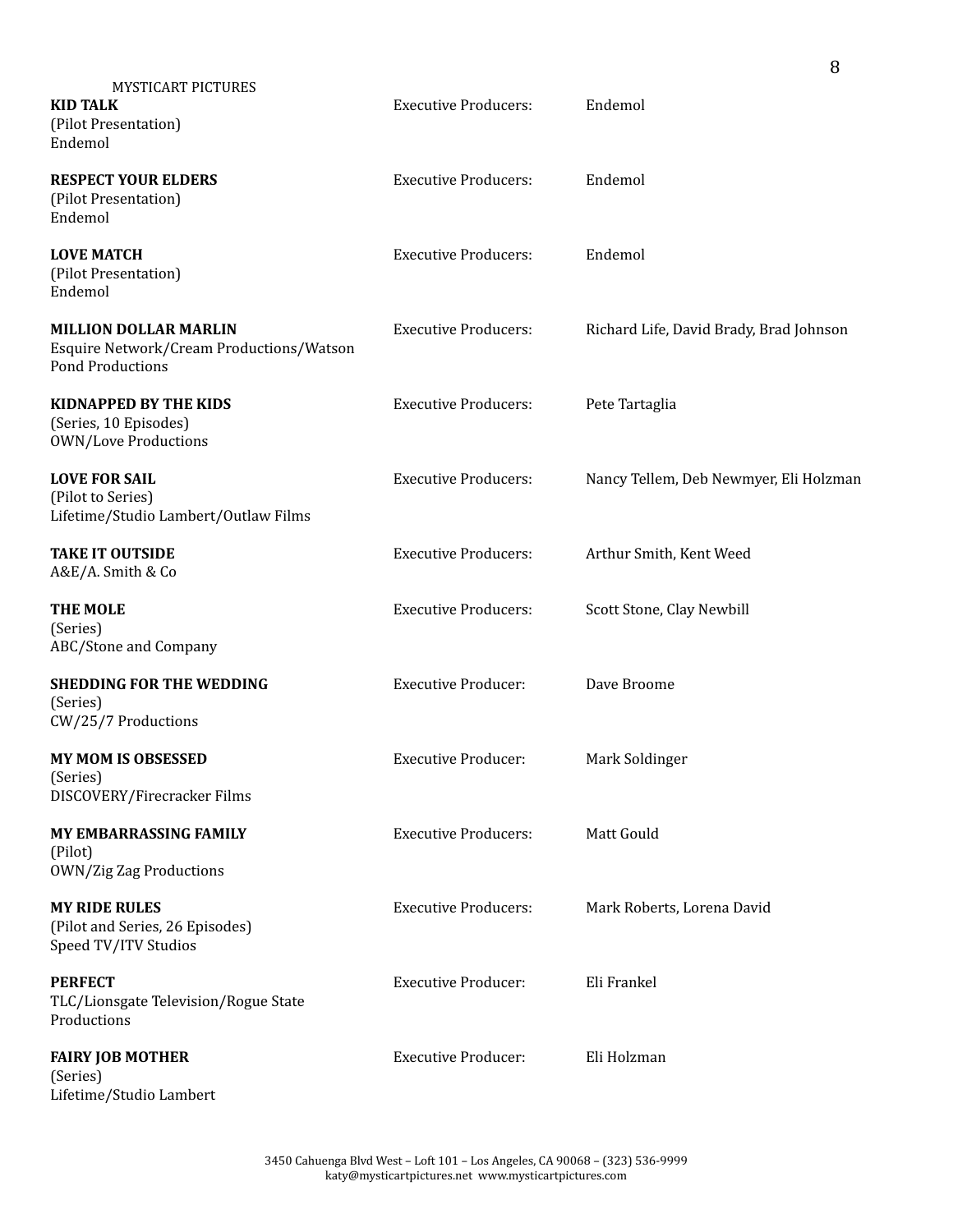| <b>MYSTICART PICTURES</b><br><b>GHOSTLY LOVERS</b><br>(Special)<br>Travel Channel/ITV Studios | <b>Executive Producers:</b> | Mark Roberts and Lorena David      |
|-----------------------------------------------------------------------------------------------|-----------------------------|------------------------------------|
| <b>DATING IN THE DARK</b><br>(Pilot and Season 1)<br>ABC/Endemol USA                          | <b>Executive Producer:</b>  | Tom Shelly                         |
| <b>DANCE COMPLEX</b><br>(Presentation)<br>Studio Lambert                                      | <b>Executive Producers:</b> | Eli Holzman, Katy Wallin           |
| <b>PARADISE HOTEL</b><br>(Series)<br>FOX / Mentorn UK / A Smith Co.                           | <b>Executive Producers:</b> | Arthur Smith, Tom Gutteridge       |
| <b>FOREVER EDEN</b><br>(Series)<br>FOX/ Mentorn UK/ A Smith Co.                               | <b>Executive Producer:</b>  | Arthur Smith                       |
| <b>CARPOOL CONFESSIONS</b><br>(Pilot)<br>Soapnet                                              | <b>Executive Producers:</b> | Soapnet                            |
| <b>FIRST STEP</b><br>Soapnet                                                                  | Executive In Charge:        | Soapnet                            |
| <b>FAMILY DANCE CAMP</b><br>Soapnet                                                           | <b>Executive In Charge:</b> | Soapnet                            |
| <b>LOVE LIFE</b><br>Soapnet                                                                   | <b>Executive In Charge:</b> | Soapnet                            |
| <b>WEDDING INTERVENTION</b><br>(Pilot)<br>VH1/GRB                                             | <b>Executive Producers:</b> | Christiane Kirsch, Michael Branton |
| <b>JILTED</b><br>(Series)<br>WETV/Incubator                                                   | <b>Executive Producers:</b> | Simon Andreae, Stephanie Chambers  |
| <b>HOW TO LOOK GOOD NAKED</b><br>(Pilot, Season 1 & 2)<br>LIFETIME/RDF                        | <b>Executive Producers:</b> | Greg Goldman, Riaz Patel           |
| <b>ESTATE OF PANIC</b><br>(Series)<br>Sci-Fi/Endemol                                          | <b>Executive Producer:</b>  | Richard Hall                       |
| <b>COLOR OF LOVE</b><br>(Pilot)<br>TVOne                                                      | <b>Executive Producer:</b>  | Nikki Webber                       |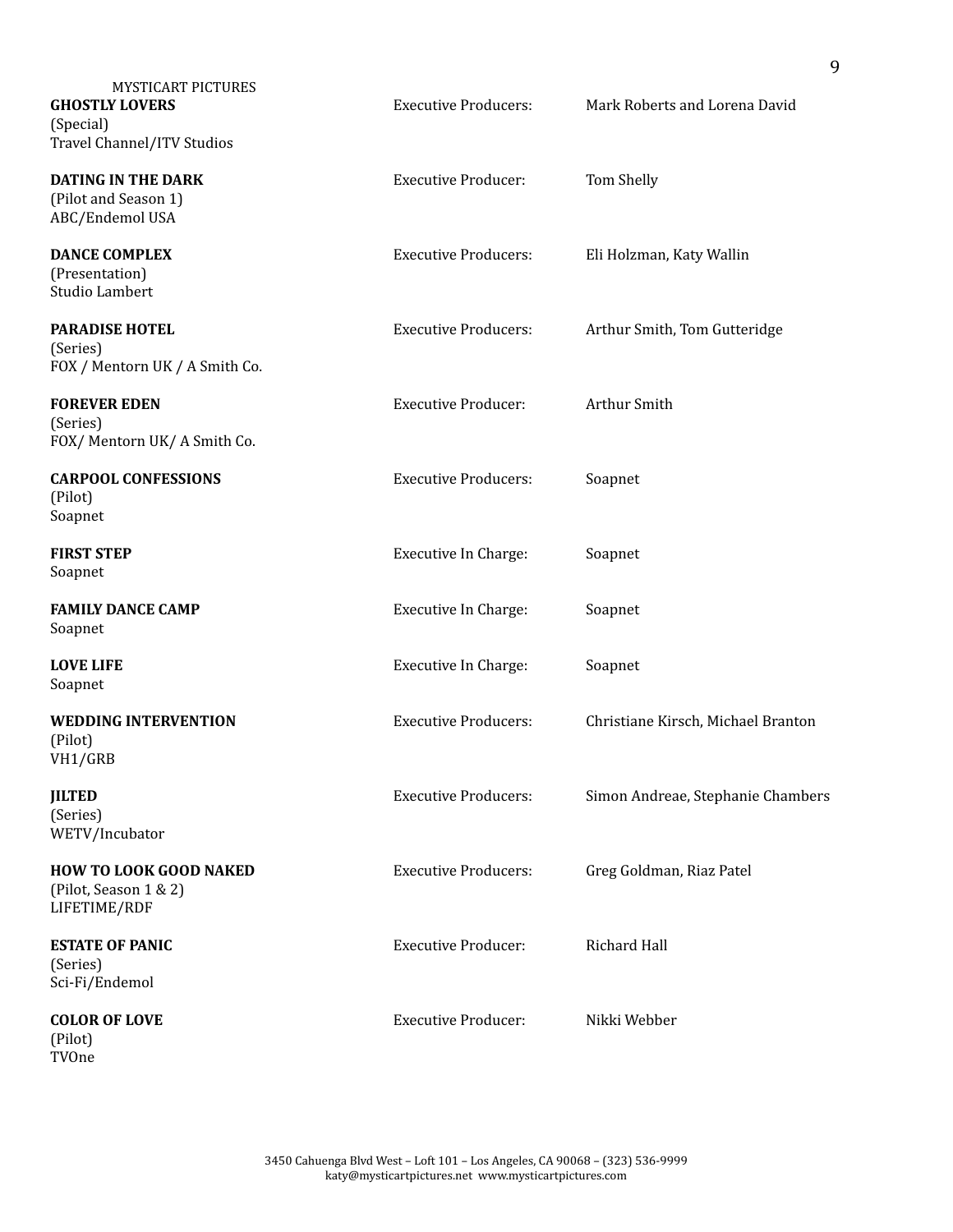| <b>MYSTICART PICTURES</b><br><b>COOK YOURSELF THIN</b><br>(Series)<br>Lifetime, Tiger Aspect Productions | <b>Executive Producers:</b> | Lauren Deen, Christine Connor        |
|----------------------------------------------------------------------------------------------------------|-----------------------------|--------------------------------------|
| YOUR MAMA DON'T DANCE<br>(Series)<br>LIFETIME/City Lights Television                                     | <b>Executive Producers:</b> | Linda Lea, Bob Bain                  |
| <b>OVER DESIGNED</b><br>(Series)<br>TLC/Discovery Studios                                                | <b>Executive Producer:</b>  | Joan O'Connor                        |
| <b>RESTAURANT GURUS</b><br>(Presentation)<br>RelativityREAL                                              | <b>Executive Producers:</b> | Tom Forman, Julie Link               |
| THE GOOD LIFE<br>(Presentation)<br>RelativityREAL                                                        | <b>Executive Producers:</b> | Tom Forman, Julie Link               |
| <b>FASHION &amp; FRIENDS</b><br>Toy Plane Industries, E! Entertainment                                   | <b>Executive Producers:</b> | Bill Rainey, Rene Rainey             |
| <b>BEDROOM VIDEO STAR</b><br>MTV, Toy Plane                                                              | <b>Executive Producers:</b> | Billy & Rene Rainey                  |
| <b>30 SOMETHING GRANDMAS</b><br>(Pilot)<br>Marilyn Wilson Productions, Lifetime                          | <b>Executive Producer:</b>  | Marilyn Wilson                       |
| SONIA FITZPATRICK ANIMAL SHOW<br>Animal Planet, Sharp                                                    | <b>Executive Producer:</b>  | Jerry Kolber                         |
| <b>SPLITSVILLE</b><br>(Pilot)<br>CBS/Young and Old Productions                                           | <b>Executive Producers:</b> | Jay Beinstock, Jamie Kennedy         |
| <b>BET THE HOUSE</b><br>(Series)<br>TLC/GRB Entertainment                                                | <b>Executive Producer:</b>  | Adam Zuvich                          |
| <b>SECRET LIVES OF SOCCER MOMS</b><br>(Series)<br>TLC/GRB Entertainment                                  | <b>Executive Producers:</b> | <b>GRB</b> Entertainment             |
| <b>QUEEN BEES</b><br>(Series)<br>The N/Endemol                                                           | <b>Executive Producer:</b>  | James Rowley                         |
| <b>THE TREK</b><br>(Pilot)<br>Fox/ Zig Zag Productions                                                   | <b>Executive Producers:</b> | Danny Fenton, Ben Paul, Richard Drew |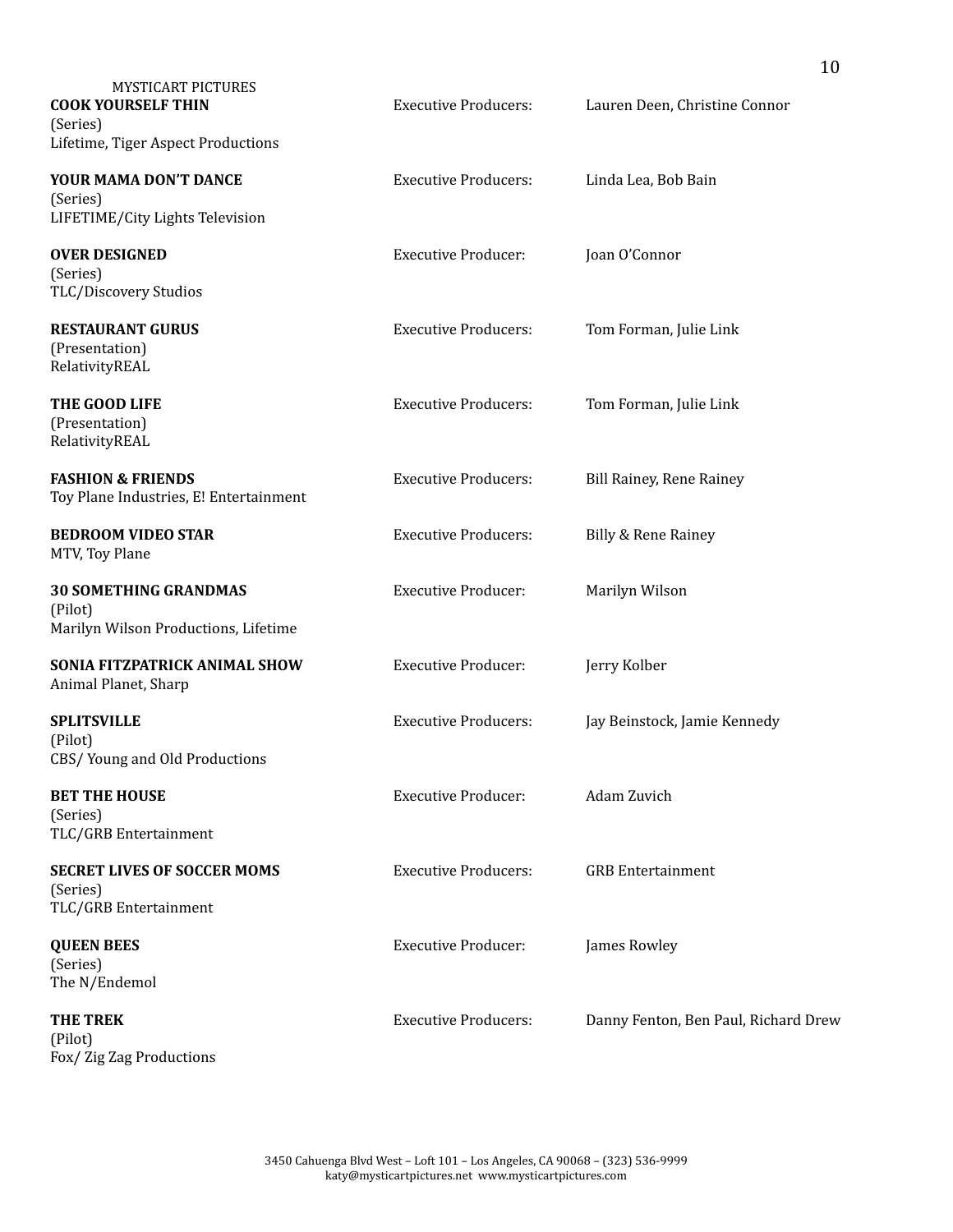| <b>MYSTICART PICTURES</b><br><b>SHE-LARIOUS</b><br>(Pilot)<br>Oxygen / Endemol USA    | <b>Executive Producer:</b>  | Eric Evangelista                         |
|---------------------------------------------------------------------------------------|-----------------------------|------------------------------------------|
| <b>TOP DESIGN</b><br>(Series)<br>Bravo / Stone & Company                              | <b>Executive Producers:</b> | Scott Stone, Clay Newbill                |
| <b>HELLO GOODBYE</b><br>(Series)<br>Lifetime/ Intuitive Ent                           | <b>Executive Producers:</b> | Mechelle Collins, Kevin Dill             |
| <b>NO LIMIT</b><br>(Presentation)<br><b>MysticArt Pictures</b>                        | <b>Executive Producer:</b>  | <b>Stanley Rose</b>                      |
| <b>PROS VS JOES</b><br>(Series)<br>Spike TV / MY Entertainment/Mess Media             | <b>Executive Producers:</b> | Michael Yudin, Scott Messick             |
| <b>PLAYERS</b><br><b>Interloper Films</b>                                             | Director:                   | Ondi Timoner                             |
| <b>ULTIMATE BOARDER</b><br>(Pilot)<br>Xyience Entertainment                           | <b>Executive Producer:</b>  | Tim Hoover                               |
| <b>QUEEN</b><br>(Pilot)<br>Lifetime / Scout Productions                               | <b>Executive Producers:</b> | David Collins, Dave Metzler              |
| <b>QUEER EYE / LAS VEGAS</b><br><b>Bravo / Scout Productions</b>                      | <b>Executive Producers:</b> | David Collins, Dave Metzler, Linda Lei   |
| <b>QUEER EYE / LAS VEGAS-</b> Celebrity Bookings<br><b>Bravo / Scout Productions</b>  | <b>Executive Producers:</b> | David Collins, Dave Metzler, Linda Lei   |
| <b>HOW TO GET THE GUY</b><br>(Series)<br><b>ABC</b> / Scout Productions               | <b>Executive Producers:</b> | David Collins, Dave Metzler              |
| <b>FIX MY HUSBAND</b><br>(Pilot)<br>ABC / Stone & Co.                                 | <b>Executive Producers:</b> | Scott Stone, Sharon Levy                 |
| <b>NEIGHBORS</b><br>ABC / The Jay and Tony Show                                       | <b>Executive Producers:</b> | Jay Blumenfield, Tony Marsh              |
| THE ENTERTAINER<br>(Series)<br>E! Entertainment, Live Planet, Kandor<br>Entertainment | <b>Executive Producers:</b> | Lee Brownstein, Larry Tanz, Wayne Newton |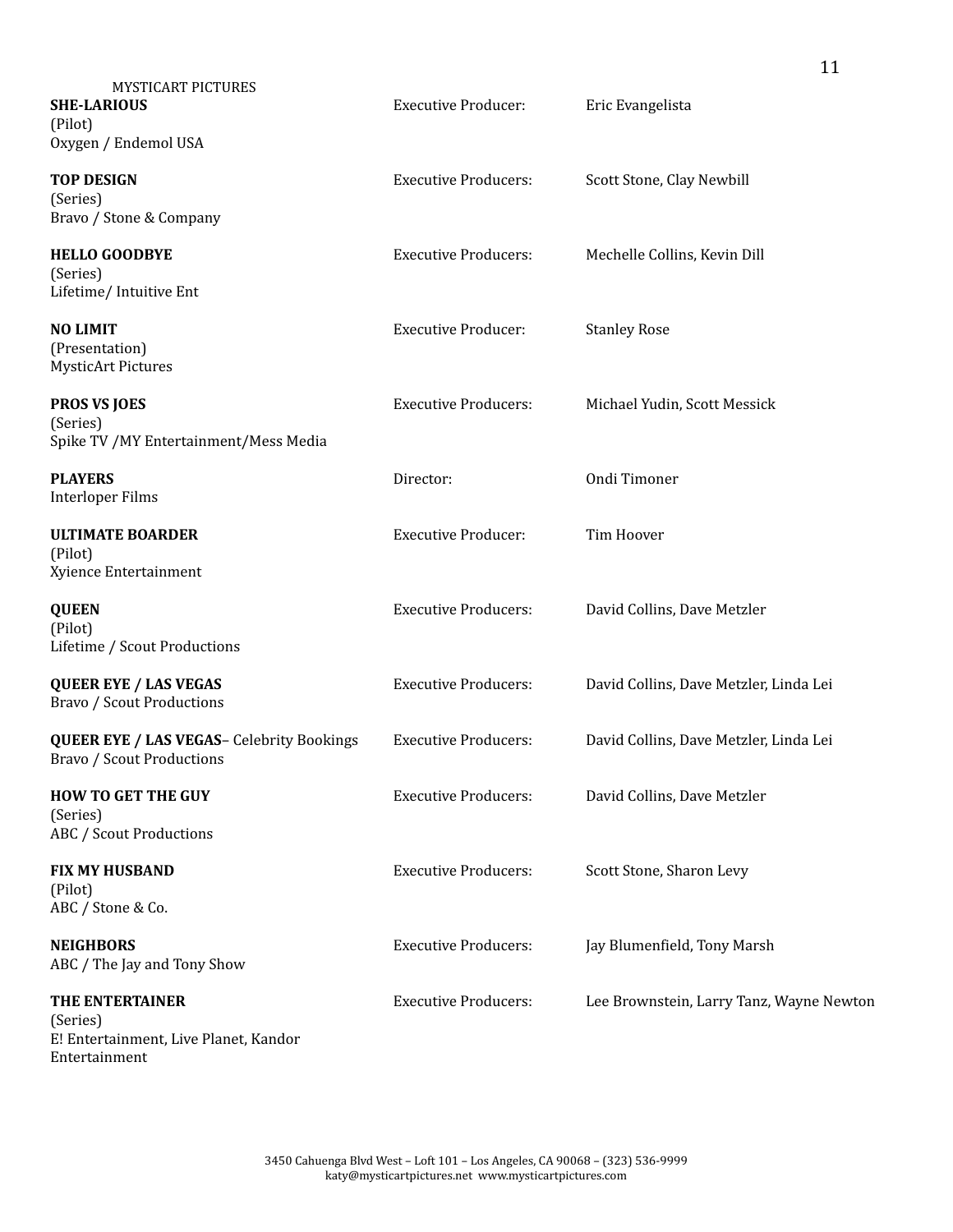| <b>MYSTICART PICTURES</b><br>NANNY 911<br>Granada Entertainment / Tribune/ FOX<br>(International Nanny Search) | <b>Executive Producers:</b> | Paul Jackson, Bruce Michael Shevloff, Gerry<br>McKean                         |
|----------------------------------------------------------------------------------------------------------------|-----------------------------|-------------------------------------------------------------------------------|
| <b>WHO'S YOUR DADDY</b><br>(Series)<br>Hallock Healey Entertainment / 10 x 10<br>Productions / FOX             | <b>Executive Producers:</b> | Scott Hallock, Kevin Healey, Ken Mok                                          |
| <b>OZZFEST BAND CAMP</b><br>(Series)<br><b>MTV</b>                                                             | Producers:                  | Ozzy and Sharon Osbourne                                                      |
| THE COMPLEX<br>(Series)<br>Fremantle / FOX                                                                     | <b>Executive Producer:</b>  | <b>Ted Haimes</b>                                                             |
| <b>LOVE SPELL</b><br>(Pilot)<br>Fox / Renegade                                                                 | Producer:                   | Elizabeth Murdock                                                             |
| <b>MR. PERSONALITY</b><br>(Series)<br>Fox / Nash Entertainment / The G Group                                   | <b>Executive Producers:</b> | Bruce Nash, Brian Gadinsky                                                    |
| WHO WANTS TO MARRY MY DAD<br>(Series)<br>NBC / Nash Entertainment                                              | Producer:<br>Director:      | <b>Bruce Nash</b><br>Bruce Nash, Chris Donovan                                |
| FOR LOVE OR MONEY (Host Casting)<br>NBC / Nash Entertainment                                                   | Producer:                   | <b>Bruce Nash</b>                                                             |
| <b>THE CUBE</b><br>(Pilot)<br>WB-Viacom & Triage Entertainment                                                 | Producers:<br>Director:     | Stu Schreiberg, Stephen Brown<br>Michael Dimich                               |
| <b>ABSOLUTELY TRUE</b><br>(Pilot)<br>Viacom and Channel 4/Triage Entertainment                                 | Producers:                  | David Zucker, Rich Markey, Stephen<br>Kroopnick, Stu Schreiberg, Jeff Lengyel |
| <b>RED HANDED</b><br>(Series)<br><b>UPN/Termite Art Productions</b>                                            | <b>Executive Producers:</b> | Brad Sterling, Erik Nelson                                                    |
| <b>LOVE AGAIN</b><br>FOX / Nash Productions                                                                    | <b>Executive Producers:</b> | <b>Bruce Nash</b>                                                             |
| <b>FAMILY FORENSICS</b><br>A&E                                                                                 | Producers:                  | Michael Shevloff, Carter Mays                                                 |
| <b>ONCE AND FUTURE CITY</b><br>Discovery                                                                       | Production Company:         | <b>Beyond Productions</b>                                                     |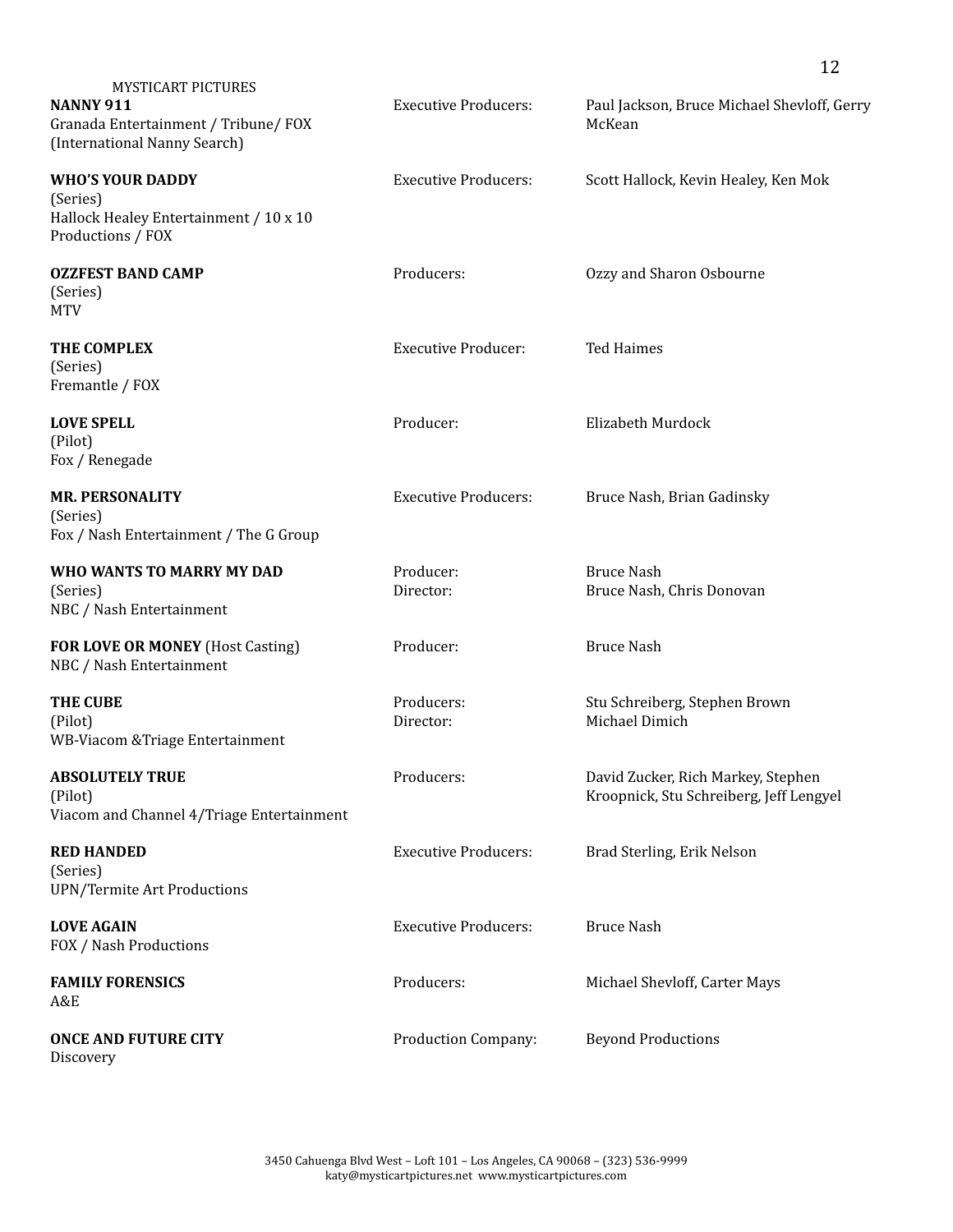#### MYSTICART PICTURES **TELEVISION EXECUTIVE PRODUCER**

| <b>HOUSE OF HO</b><br>HBO Max/Wallin Chambers Ent/Lionsgate                               | <b>Executive Producers:</b> | Katy Wallin, Stephanie Bloch Chambers                                                 |
|-------------------------------------------------------------------------------------------|-----------------------------|---------------------------------------------------------------------------------------|
| DE VIAJE CON LOS DERBEZ<br>Amazon/Pantaya/3Pas/Wallin Chambers<br>Ent/Lionsgate           | <b>Executive Producers:</b> | Katy Wallin, Stephanie Bloch Chambers, Paul<br>Presburger, Ben O'Dell, Eugenio Derbez |
| <b>GOING GARCIA</b><br>(10 Episodes)<br>Awesomeness TV/Wallin Chambers<br>Ent/Lionsgate   | <b>Executive Producers:</b> | Katy Wallin, Stephanie Bloch Chambers                                                 |
| <b>MEET THE PUTMANS</b><br>(Pilot & 6 Episodes)<br>TLC/MysticArt Pictures (created by)    | <b>Executive Producers:</b> | Katy Wallin, Stephanie Bloch Chambers                                                 |
| <b>WE ARE YOUNG</b><br>NBC/MysticArt Pictures (created by)/Wilshire<br>Studios            | <b>Executive Producers:</b> | Katy Wallin, Stephanie Bloch Chambers                                                 |
| <b>SNOB VS. SLOB</b><br>Kids at Play, MysticArt Pictures                                  | <b>Executive Producers:</b> | Jason Berger, Mark Marraccini, Katy Wallin                                            |
| <b>MEGA MOMS</b><br>Lifetime/THE Company, MysticArt Pictures                              | <b>Executive Producers:</b> | Charlie Ebersol, Katy Wallin                                                          |
| <b>WELCOME TO THE FAMILY</b><br>NBC/Reveille, MysticArt Pictures (created by)             | <b>Executive Producers:</b> | Bernie Mac, Greg Johnston, Katy Wallin                                                |
| <b>ROMANTIC COMEDY 101 (Scripted)</b><br>E! ENTERTAINMENT/MysticArt Pictures              | <b>Executive Producers:</b> | Katy Wallin, James Shavick                                                            |
| <b>TELEVISION HOST CASTING</b>                                                            |                             |                                                                                       |
| <b>POOCH PERFECT</b><br>ABC/7Beyond                                                       | <b>Executive Producers:</b> | Elan Gale                                                                             |
| <b>FULL BLOOM</b><br>HBO Max/Eureka Productions                                           | <b>Executive Producers:</b> | Wes Dening, Chris Culvenor, Paul Wachter,<br>Leslie Garvin, Faye Stapleton            |
| 50 WAYS TO DIE IN AMERICA<br>The Content Group                                            | <b>Executive Producers:</b> | Art Lyons                                                                             |
| THE TOY BOX<br><b>Kid Judges</b><br>ABC/Hudsun Media                                      | <b>Executive Producers:</b> | Michael Rourke, Susan House                                                           |
| <b>HOME GROWN</b><br><b>Contractors/Builders</b><br>FYI/Full Picture/Asylum Entertainment | <b>Executive Producers:</b> | Jane Cha, Nina Joseph                                                                 |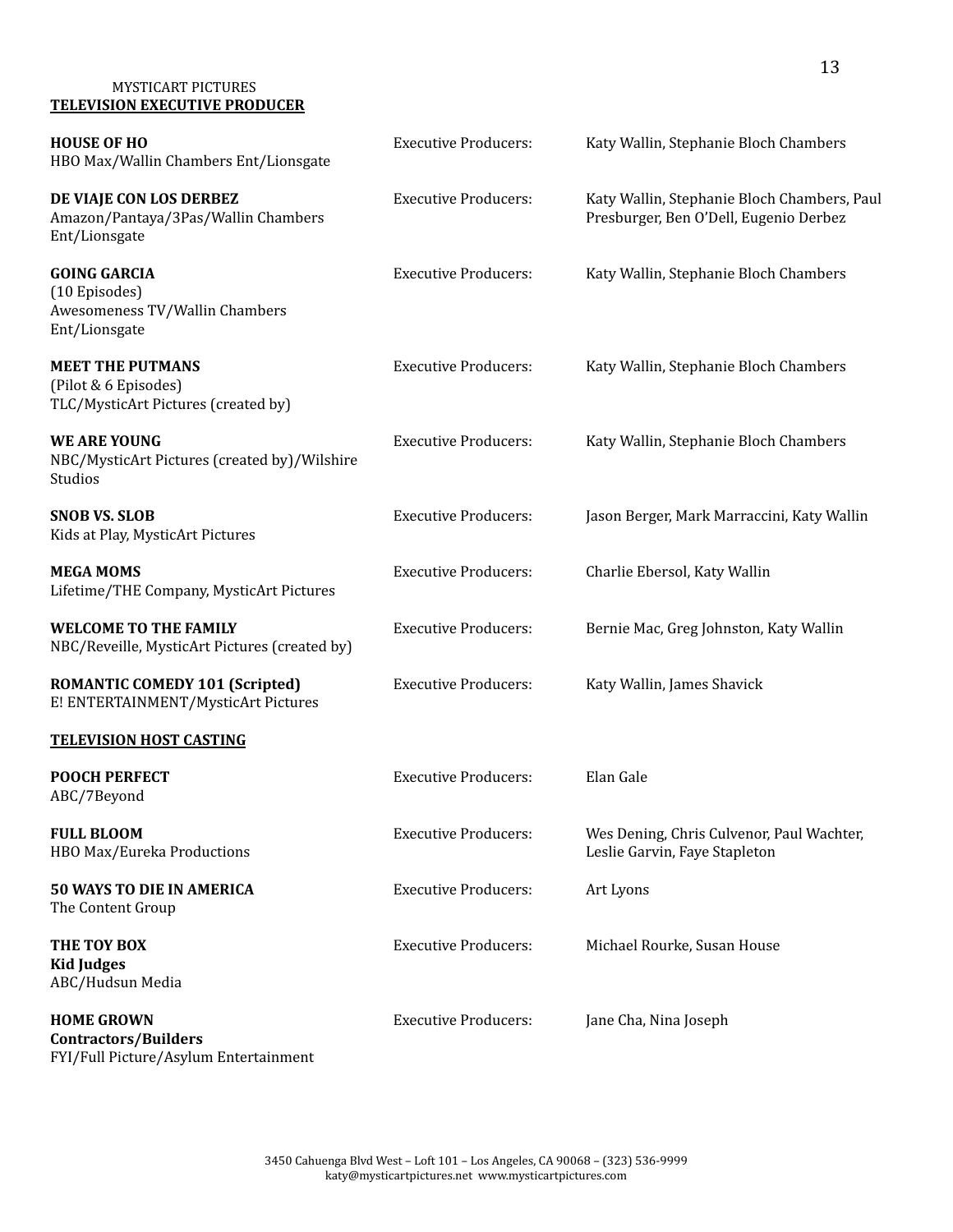|                                                                                                                                                            |                             | 14                                                         |
|------------------------------------------------------------------------------------------------------------------------------------------------------------|-----------------------------|------------------------------------------------------------|
| <b>MYSTICART PICTURES</b><br><b>SINGLE AGAIN</b><br><b>Hospitality Staff</b><br>WEtv/TwoFour America                                                       | <b>Executive Producers:</b> | <b>TwoFour America</b>                                     |
| <b>ELLEN'S DESIGN CHALLENGE</b><br><b>Carpenters</b><br>HGTV/A. Smith & Co/Telepictures                                                                    | <b>Executive Producers:</b> | Ellen DeGeneres, Arthur Smith, Kent Weed, Jay<br>Bienstock |
| <b>SNOB VS. SLOB</b><br><b>Series Hosts</b><br>Kids at Play, MysticArt Pictures                                                                            | <b>Executive Producers:</b> | Jason Berger, Mark Marraccini, Katy Wallin                 |
| <b>UNDERCOVER GRIFTERS</b><br><b>Series Host</b><br>Travel Channel/GRB Entertainment                                                                       | <b>Executive Producers:</b> | Gary Benz, Michael Branton                                 |
| <b>UNDERCOVER GRIFTERS</b><br><b>Improv Actors</b><br>Travel Channel/GRB Entertainment                                                                     | <b>Executive Producers:</b> | Gary Benz, Michael Branton                                 |
| <b>DIVORCE HOTEL</b><br>Series Mediators, Attorneys, Therapists,<br><b>Private Investigators, and Specialty</b><br><b>Accountants</b><br>FOX/A. Smith & Co | <b>Executive Producers:</b> | Arthur Smith, Kent Weed, Ray Giuliani                      |
| <b>UNSCRIPTED TNT SHOW</b><br><b>Celebrity Host</b><br><b>TNT</b>                                                                                          | <b>Executive Producers:</b> | Michael Wright, Lisa Freiberger                            |
| <b>LOVE FOR SAIL</b><br><b>Cruise Directors: Bucko &amp; Carmen</b><br>Lifetime/Studio Lambert/Nancy Tellem                                                | <b>Executive Producers:</b> | Nancy Tellem, Deb Newmyer, Eli Holzman                     |
| <b>WIPEOUT HOST CASTING</b><br>Vanessa Lachey<br>(To replace Jill Wagner)<br>ABC/Endemol USA                                                               | <b>Executive Producer:</b>  | <b>Matt Kunitz</b>                                         |
| <b>GHOSTLY LOVERS</b><br>Travel Channel/ITV Studios                                                                                                        | <b>Executive Producers:</b> | Mark Roberts and Lorena David                              |
| <b>101 WAYS TO LEAVE A GAME SHOW</b><br><b>Jeff Sutphen</b><br>ABC/Endemol USA                                                                             | <b>Executive Producers:</b> | Matt Kunitz                                                |
| <b>FOR LOVE OR MONEY</b><br><b>Jordan Murphy</b><br>NBC / Nash Entertainment                                                                               | Producer:                   | <b>Bruce Nash</b>                                          |
| <b>HOW TO GET THE GUY</b><br>Teresa Strasser, JD Roberto<br>ABC / Scout Productions                                                                        | <b>Executive Producers:</b> | David Collins, Dave Metzler                                |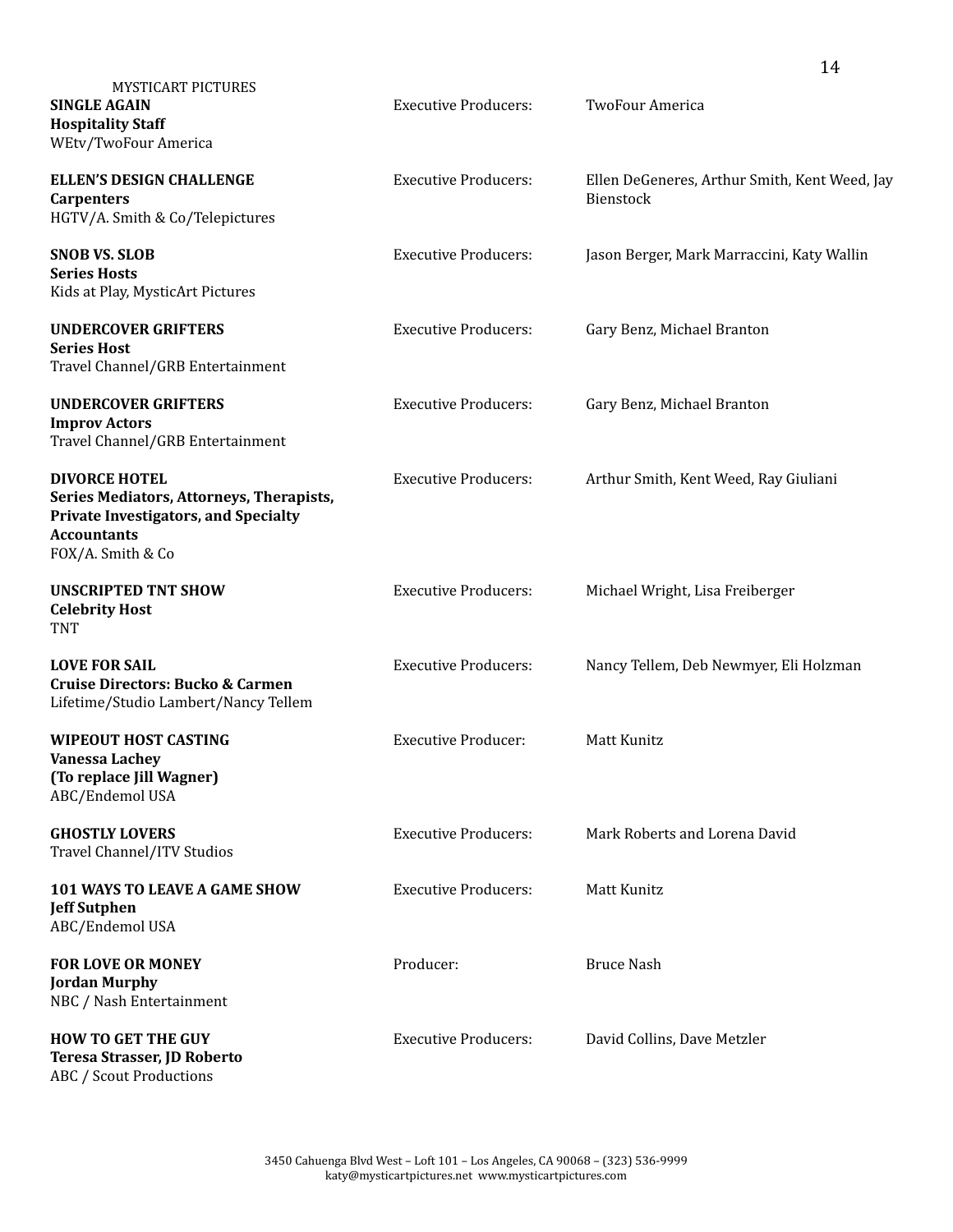|                                                                                                                                                                           |                                          | 15                                                                                     |
|---------------------------------------------------------------------------------------------------------------------------------------------------------------------------|------------------------------------------|----------------------------------------------------------------------------------------|
| <b>MYSTICART PICTURES</b><br><b>NANNY 911</b><br>Deborah Carroll, Yvonne Shove, Stella Reid<br>Granada Entertainment / Tribune/ FOX<br>(International search for nannies) | <b>Executive Producers:</b>              | Paul Jackson, Bruce Toms, Michael Shevloff,<br>Gerry McKean                            |
| <b>JILTED</b><br><b>Rachel Hollis, Wedding Coordinator</b><br>WETV, Incubator                                                                                             | <b>Executive Producers:</b>              | Simon Andreae, Stephanie Chambers                                                      |
| <b>AMERICA'S PSYCHIC CHALLENGE</b><br><b>John Burke</b><br>LIFETIME/BUNIM-MURRAY                                                                                          | <b>Executive Producer:</b>               | Jon Murray                                                                             |
| <b>HOW TO LOOK GOOD NAKED</b><br><b>Carson Kressley</b><br>Lifetime/RDF                                                                                                   | <b>Executive Producers:</b>              | Greg Goldman, Riaz Patel                                                               |
| <b>HELLO GOODBYE</b><br>Lifetime/ Intuitive Ent.                                                                                                                          | <b>Executive Producers:</b>              | Mechelle Collins, Kevin Dill                                                           |
| <b>NO LIMIT</b><br><b>Crispin Leyser</b><br><b>MysticArt Pictures</b>                                                                                                     | Producer:                                | <b>Stanley Rose</b>                                                                    |
| <b>THE CUBE</b><br><b>Derek Hughes</b><br>WB-Viacom & Triage Entertainment<br>(Pilot)                                                                                     | Producers:<br>Director:                  | Stu Schreiberg, Stephen Brown<br>Michael Dimich                                        |
| <b>STOP MAKING SENSE</b><br><b>Chris Hardwick, Bob Oschack</b><br>FOX/Donner's Company/The Gurin Co.<br>(Pilot)                                                           | Producer:<br>Director:                   | Richard Donner, Phil Gurin<br>Jim Yukich                                               |
| <b>FEATURE FILM/PRODUCER</b>                                                                                                                                              |                                          |                                                                                        |
| <b>KISS ME</b><br>MysticArt Pictures/Great Adventure Productions                                                                                                          | Director:<br>Producers:                  | Jeff Probst<br>Katy Wallin, Jeff Probst, John J. Kelly                                 |
| *WHERE THE RED FERN GROWS<br>(A Remake)<br>Yari Film Group, Elixir Films,<br><b>MysticArt Pictures</b><br>Released: Disney<br>*AWARD WINNING FILM                         | Directors:<br>Producers:                 | Lyman Dayton, Sam Pillsbury<br>Bob Yari, Bill Immerman David Alexanian,<br>Katy Wallin |
| *FINDER'S FEE<br>MysticArt Pictures & Shavick Entertainment<br>Released: Lionsgate<br>*AWARD WINNING FILM                                                                 | Director:<br>Producer:                   | Jeff Probst<br>Katy Wallin                                                             |
| <b>SANTIARA</b><br><b>MysticArt Pictures</b>                                                                                                                              | Director:<br><b>Executive Producers:</b> | John Henry Richardson<br>Katy Wallin, Steve Sandalis                                   |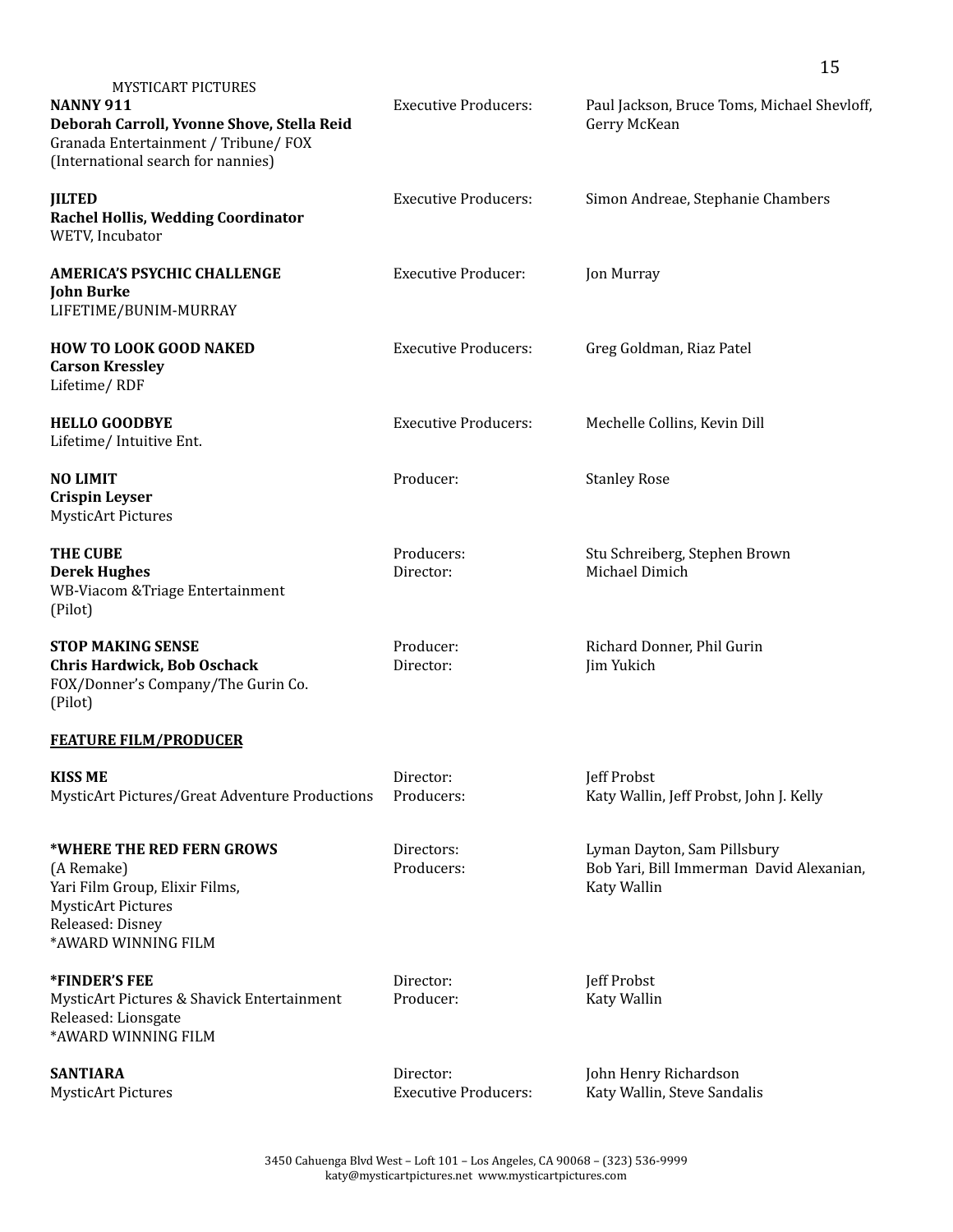| <b>KNOCKOUT</b><br><b>DMG</b> Ent                                                                                                            | Director:<br>Co-Producer:     | Lorenzo Doumani<br>Katy Wallin                          |
|----------------------------------------------------------------------------------------------------------------------------------------------|-------------------------------|---------------------------------------------------------|
| *DILLINGER IN PARADISE<br><b>MysticArt Pictures</b><br>*AWARD WINNING FILM                                                                   | Director:<br>Producer:        | John Henry Richardson<br>Katy Wallin                    |
| <b>FEATURE FILM CASTING</b>                                                                                                                  | <b>Director</b>               | <b>Producers</b>                                        |
| <b>PRANKSTAR (also produced)</b><br>Infamous LLC.                                                                                            | Tom Green                     | David Alexanian, Katy Wallin                            |
| <b>NATIONAL LAMPOON'S "PUCKED"</b><br><b>TWF Entertainment</b>                                                                               | Arthur Hiller                 | Matty Simmons, Bill Greenblatt                          |
| WHERE THE RED FERN GROWS<br>(A Remake) (also produced)<br>WTRFG, LLC                                                                         | Lyman Dayton<br>Sam Pillsbury | David Alexanian, Katy Wallin<br>Bill Immerman, Bob Yari |
| <b>FINDER'S FEE (also Produced)</b><br>MysticArt Pictures & Shavick Entertainment<br>Best Film Award, Seattle International Film<br>Festival | Jeff Probst                   | Katy Wallin, Brad Van Arragon                           |
| <b>OUTTA TIME</b><br>Kingsize Entertainment                                                                                                  | Lorena David                  | <b>Mark Roberts</b>                                     |
| <b>DESCENDENT</b><br><b>DelMar Productions</b>                                                                                               | Kermit Christman              | Joyce North                                             |
| <b>SANTIARA</b> (also Produced)<br>MysticArt Pictures & Wild Hawke Pictures                                                                  | John Henry Richardson         | Katy Wallin, Steve Sandalis                             |
| <b>ROMANTIC COMEDY 101 (also Executive</b><br>Produced)<br>E! Entertainment                                                                  | Peter Deluise                 | Katy Wallin, Lynn Deegan,<br>James Shavick              |
| <b>CHRISTMAS IN THE CLOUDS</b><br>(World Premier, Sundance 2001)<br>Clouds Productions, LLC                                                  | <b>Catherine Montgomery</b>   | Mitchell Stein                                          |
| <b>TRUMPET OF THE SWAN (Award nomination)</b><br>Columbia TriStar                                                                            | <b>Richard Rich</b>           | Lin Oliver, Paul J. Newman                              |
| <b>SPINNING OUT OF CONTROL</b><br>E! Entertainment                                                                                           | <b>Richard Martin</b>         | Lynn Deegan, James Shavick                              |
| <b>BLACKWOODS</b><br><b>Shavick Entertainment</b>                                                                                            | Uwe Boll                      | Shawn Williamson                                        |
| POOR WHITE TRASH (World Premier, HBO<br>ComedyFilm Fest 2000)                                                                                | Michael Addis                 | Mark Roberts, Lorena David                              |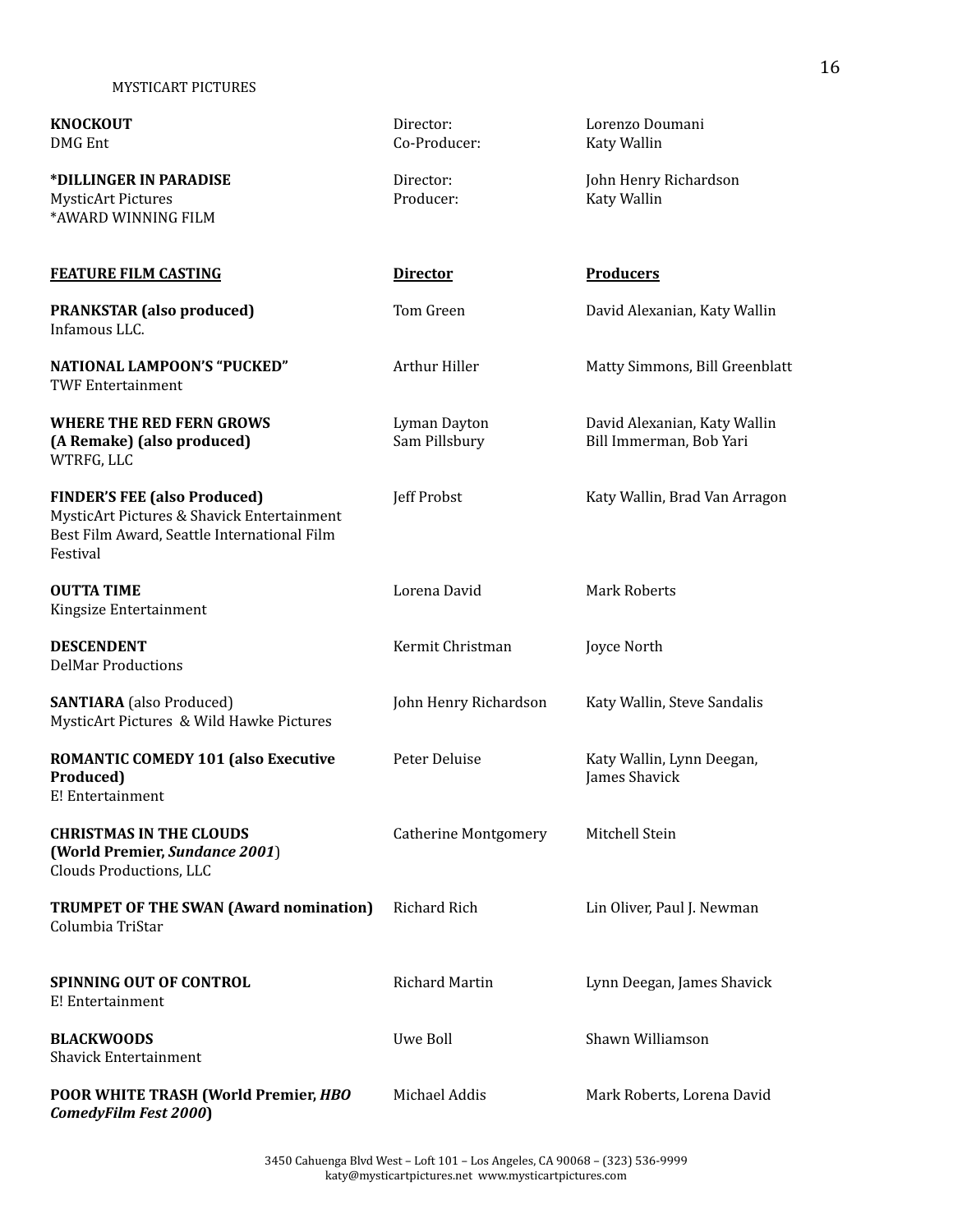| <b>DO YOU WANNA KNOW A SECRET?</b><br>Del Mar Productions                                                                            | Tom Bradford          | Ed Lopatin, Kermit Christman                       |
|--------------------------------------------------------------------------------------------------------------------------------------|-----------------------|----------------------------------------------------|
| <b>MURDER AT THE CANNES FILM FESTIVAL</b><br>E! Entertainment                                                                        | <b>Harvey Frost</b>   | Lynn Deegan, James Shavick                         |
| <b>BECOMING DICK</b><br>E! Entertainment                                                                                             | <b>Bob Saget</b>      | Lynn Deegan, James Shavick                         |
| <b>KNOCKOUT</b> (also co-produced) (Artios<br>nomination)<br><b>DMG</b> Entertainment                                                | Lorenzo Doumani       | Simone Sheffield                                   |
| <b>BEST ACTRESS</b><br>E! Entertainment                                                                                              | <b>Harvey Frost</b>   | Lynn Deegan, James Shavick,<br>Shawn Williamson    |
| A FARE TO REMEMBER (World Premier, Santa<br><b>Barbara Film Fest</b> )<br><b>Bent Tree Productions</b>                               | Jim Yukich            | Challen Cates, Jeffrey Graup                       |
| <b>PICTURE OF PRIORITY</b><br><b>Priority Pictures</b>                                                                               | Charles McCaughan     | Michael J. Mapelli, Peter Garrity                  |
| <b>DILLINGER IN PARADISE Award Winning</b><br>Short (also produced)<br><b>MysticArt Pictures/Blueridge Productions</b>               | John Henry Richardson | Katy Wallin                                        |
| <b>ORGAZMO</b><br>(Midnite opener of the Sundance Film Festival<br>'98<br>October Films/Rogue Pictures/Avenging<br>Conscience Prods. | <b>Trey Parker</b>    | Fran Kuzui, Jake Rose, Jason<br>McHugh, Matt Stone |
| <b>THE EMISSARY</b> (A Biblical Epic)<br>Marca-relli Productions                                                                     | Rob Marcarelli        | Rob Marcarelli, Edward Lopatin                     |
| <b>SECOND CHANCES</b><br>Second Chances Productions, LLC                                                                             | James Fargo           | Terry Moore, Jerry Rivers                          |
| <b>THE MINION</b><br><b>Mahagonny Pictures</b>                                                                                       | Jean-Marc Piche       | Avi Nesher, Kathy Jordan                           |
| <b>MERCENARY II: THICK AND THIN</b><br><b>Mahagonny Pictures</b>                                                                     | Philippe Mora         | Avi Nesher, Kathy Jordan                           |
| <b>LEGION</b><br>Mahagonny Pictures/Kushner-Locke                                                                                    | John Hess             | Avi Nesher, Kathy Jordan                           |
| <b>FOR GOODNESS SAKE II</b><br><b>Prager Productions</b>                                                                             | <b>Trey Parker</b>    | David Zucker, Rich Markey,<br>David White          |
| <b>ACTS OF BETRAYAL (a.k.a. TRUE BLUE)</b><br><b>Mahagonny Pictures</b>                                                              | Jack Ersgard          | Avi Nesher, Kathy Jordan                           |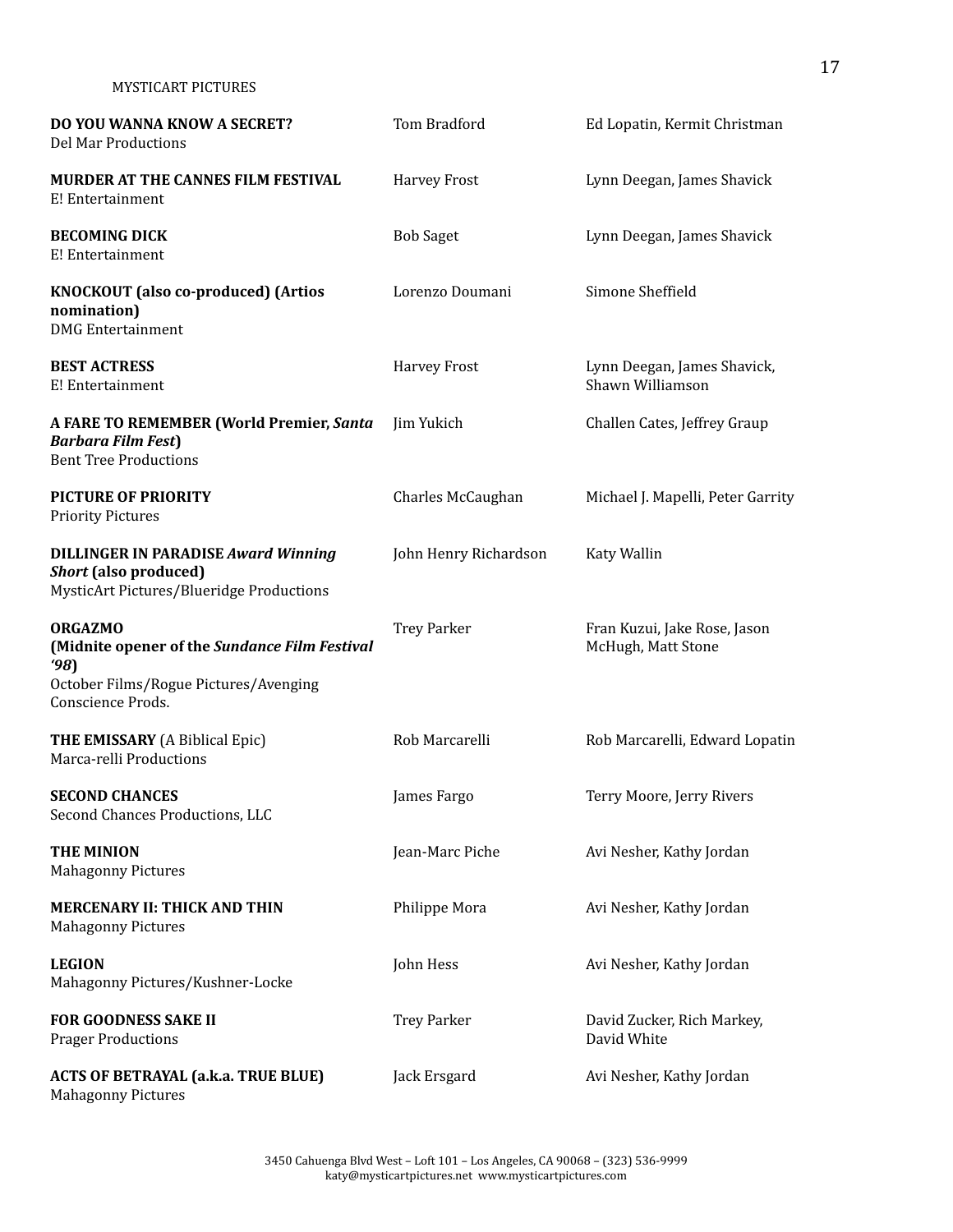| <b>RUSTY (a.k.a. FUNANIMALS)</b><br>Touchdown Productions / FOX                      | Shuki Levy                             | Lance H. Robbins, Craig Golin                                                                                 |
|--------------------------------------------------------------------------------------|----------------------------------------|---------------------------------------------------------------------------------------------------------------|
| <b>ECHO OF BLUE</b><br>Zastarri Ltd.                                                 | Zach Sternheimer                       | Zach Sternheimer                                                                                              |
| <b>MIGHTY MORPHIN POWER RANGERS:</b><br><b>The Movie</b><br>20th Century Fox         | <b>Bryan Spicer</b>                    | Suzanne Todd, Haim Saban, Shuki Levy                                                                          |
| <b>SUSIE Q</b><br>Libra Pictures                                                     | John Blizek                            | Lance H. Robbins                                                                                              |
| <b>ZACK &amp; REBA</b><br>(Original cast)                                            | Nicole Bettauer                        | Nicole Bettauer                                                                                               |
| <b>EDGE OF DECEPTION</b><br>Libra Pictures                                           | George Mihalka                         | Lance H. Robbins                                                                                              |
| <b>SECOND CHANCE</b><br><b>Second Chance Productions</b>                             | Lyman Dayton                           | <b>Shelley Monson</b>                                                                                         |
| <b>FOR GOODNESS SAKE</b><br>Micah Center Productions/ Zucker Bro.'s<br>Productions   | David Zucker                           | David Zucker, Rich Markey                                                                                     |
| <b>I DON'T BUY KISSES ANYMORE</b><br><b>Web-Marc Pictures</b>                        | Robert Marcarelli                      | Mitchell Matovich                                                                                             |
| <b>MOVIES FOR TELEVISION &amp; SPECIALS</b>                                          |                                        |                                                                                                               |
| <b>GLOBAL SEARCH</b>                                                                 | Producers:                             | Samsung                                                                                                       |
| <b>TOTALLY RIDICULOUS</b><br>UPN / One Hour Special / Triage Entertainment<br>lnc.   | Producers:<br>Directors:<br>Hosted by: | David Zucker, Rich Markey, Stu Schreiberg,<br>Steve Kroopnick<br>John Tindall, Jeff Lengyel<br>Michael McKean |
| <b>VISUAL BIBLE FOR KIDS</b><br>Marca-Relli Productions                              | Producers:<br>Director                 | Rob Marcarelli, Dan Johnson<br>Rob Marca                                                                      |
| 101 DAYS OF 101 DALMATIONS<br>UPN / 1/2 Hour Special / Triage                        | Producers:<br>Director:                | Stu Schreiberg, Steve Kroopnick, RP Sekon<br>John Tindall                                                     |
| <b>HONOR THY FATHER &amp; MOTHER:</b><br>The Menendez Killings<br>FOX/INTERPROD INC. | Producers:<br>Director:                | Lance H. Robbins<br>Paul Schneider                                                                            |
| <b>MADONNA: The Early Years (National Search)</b><br><b>FOX</b>                      | Producers:<br>Director:                | Lance H. Robbins<br>Paul Schneider                                                                            |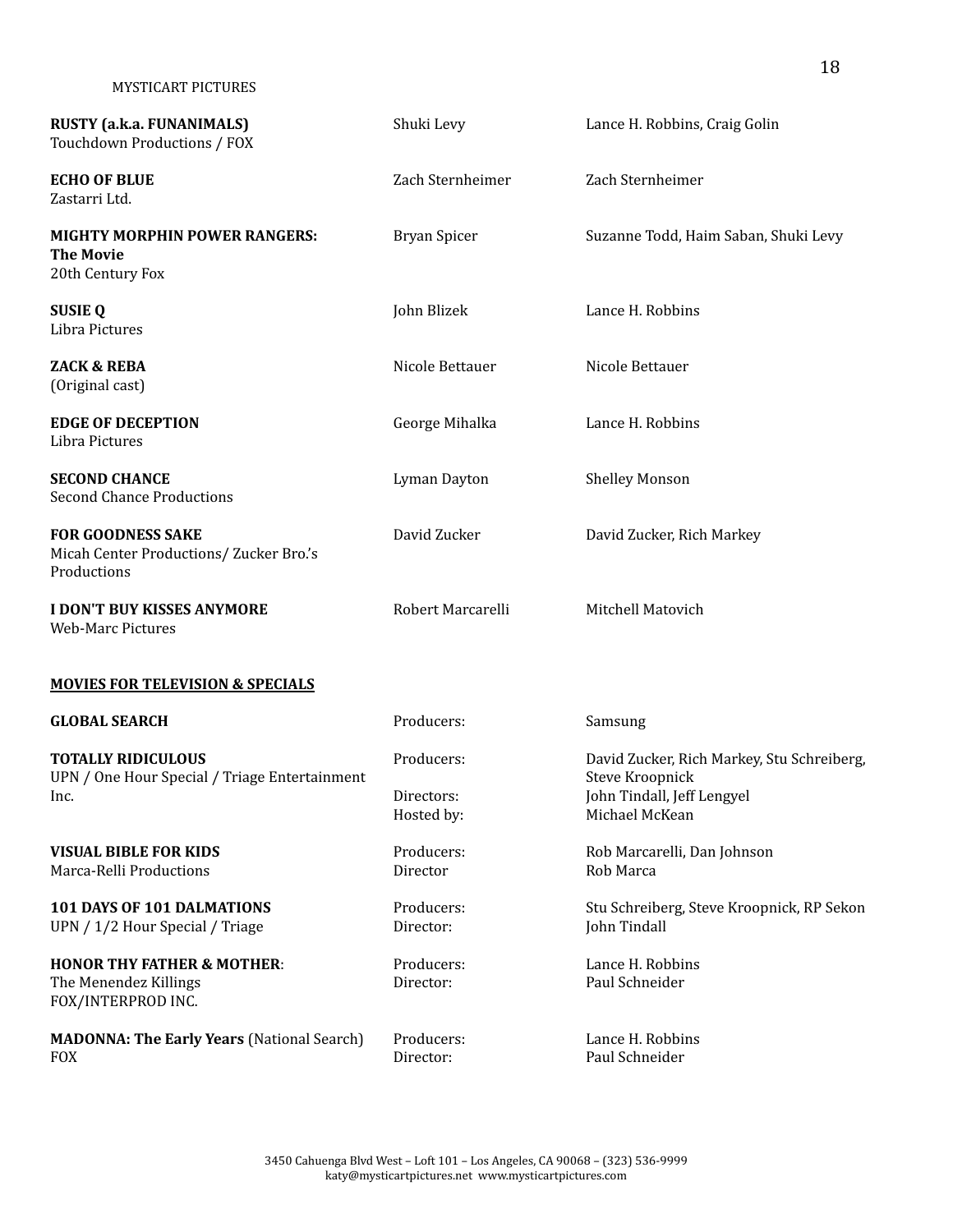# **SCRIPTED TELEVISION (Over 600 Episodes of Television Programming)**

| <b>Tribe of the Wild</b><br>Tribe of the Wild LLC                                                                    | Producer:<br>Director:   | Shuki Levy, Ronnie Hadar<br>Shuki Levy                                                              |
|----------------------------------------------------------------------------------------------------------------------|--------------------------|-----------------------------------------------------------------------------------------------------|
| 24 - Conspiracy<br>(24 Episodes)<br>Mobile Series / Spark Hill Productions                                           | Producer:<br>Director:   | Eric Young<br>Eric Young                                                                            |
| <b>PRISON BREAK - Proof of Innocence</b><br>(24 Episodes)<br>Mobile Series / Spark Hill Productions                  | Producer:<br>Director:   | Eric Young<br>Eric Young                                                                            |
| <b>ONCE AND FUTURE CITY</b><br>Discovery Channel / Beyond Productions                                                | Producer:                | David Alrich                                                                                        |
| <b>SANTIARA</b> (Pilot)<br>MysticArt Pictures & Wild Hawke Pictures                                                  | Producers:<br>Director:  | Katy Wallin, Steve Sandalis<br>John Henry Richardson                                                |
| <b>HOLLYWOOD OFF-RAMP</b><br>E! Entertainment/Off-Ramp Productions, Inc.<br>Series (26 episodes)                     | Producers:<br>Director:  | Jennifer Cecil, Lynn Deegan, James Shavick<br>Various                                               |
| <b>BACKSTAGE KIDS</b><br>Youngtree Productions, LLC/Bialer<br>Pilot                                                  | Producers:<br>Director:  | Larry Rattner, Bill Cody, Bob Forrest, Ilan<br>Various                                              |
| <b>MIGHTY MORPHIN POWER RANGERS /</b><br><b>POWER RANGERS ZEO</b><br>FOX/MMPR Productions<br>Pilot/Series (205 eps.) | Producer:<br>Director:   | Jonathan Tzachor<br>Various                                                                         |
| <b>SWEET VALLEY HIGH</b><br>SYN/Teen Dream Prods.<br>Pilot/Series (26 eps.)                                          | Producer:<br>Director:   | Lance H. Robbins<br>Various                                                                         |
| <b>BIG BAD BEETLEBORGS/BEETLEBORGS</b><br><b>METALLIX</b><br>FOX/Bugboy Prods. Inc.<br>Pilot/Series (88 eps.)        | Producers:<br>Directors: | Lance H. Robbins, Bob Hughes<br>John Putch, Terry Winkless, Jeff Burr,<br>GabeTorres, Doug Campbell |
| <b>MASKED RIDER</b><br>FOX/Bugboy Prods. Inc.<br>Pilot/Series (39 eps.)                                              | Producer:<br>Directors:  | <b>Bob Hughes</b><br>Worth Keeter, Rob Malenfant, Terry Winkless                                    |
| <b>V.R. TROOPERS</b><br>SYN/CyberProd Inc.<br>Pilot/Series (92 eps.)                                                 | Producer:<br>Directors:  | <b>Bob Hughes</b><br>Worth Keeter, Doug Sloan                                                       |
| <b>THE GARAGE CLUB</b><br>Connection III Entertainment / Audio/Video<br>Series                                       | Producers:<br>Director:  | Cleveland O'Neal, Donna Shirazi<br>Michael Finney                                                   |
| <b>FOX CHILDREN'S CUBHOUSE</b><br>FOX/Wildfilms Inc.                                                                 | Producer:<br>Director:   | Nicky Noxon<br>Various                                                                              |